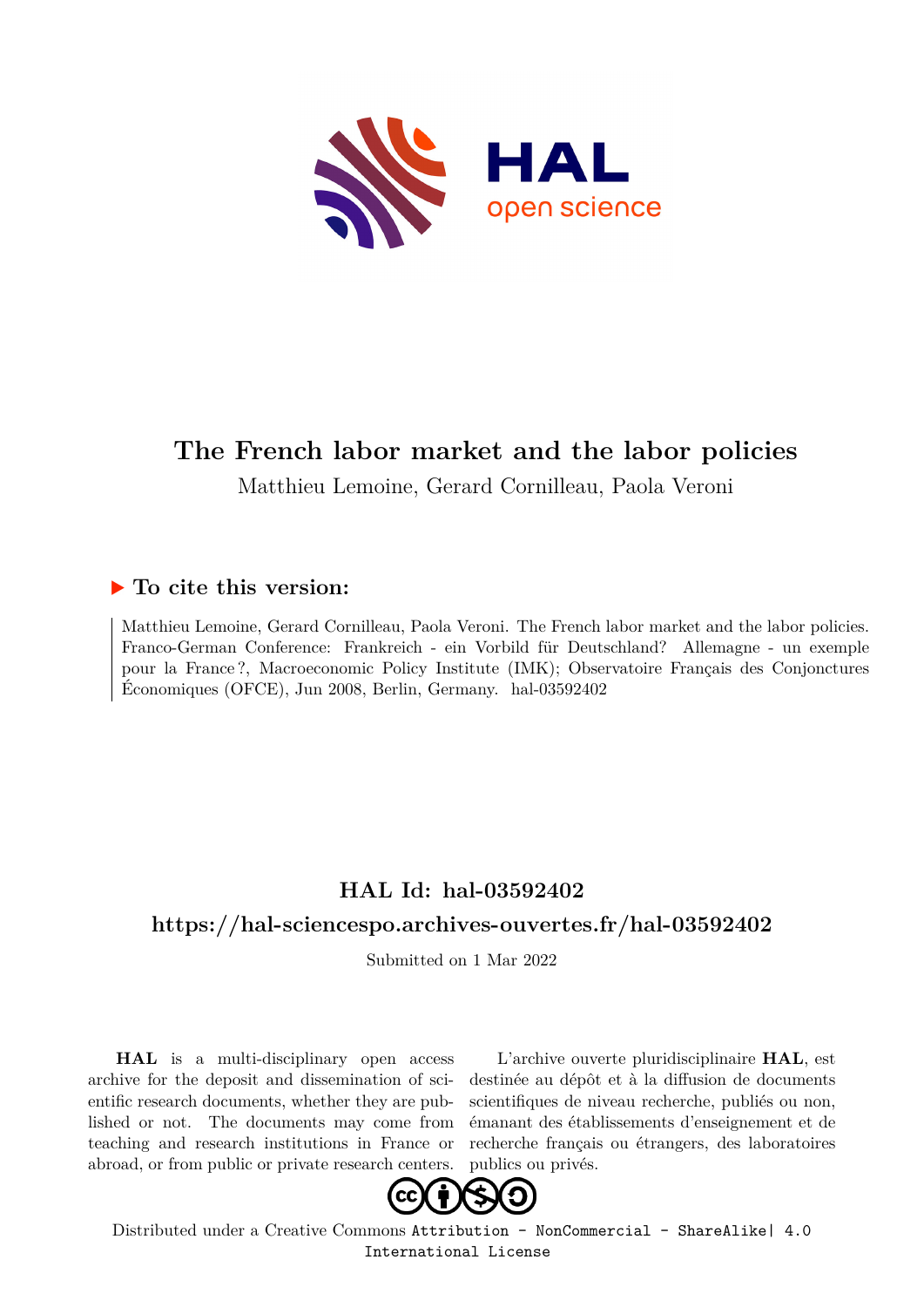

## **The French labor market and the labor policies**

**Gérard Cornilleau**, Sciences Po, OFCE, Paris, France**Matthieu Lemoine**, Sciences Po, OFCE, Paris, France**Paola Veroni,** Sciences Po, OFCE, Paris, France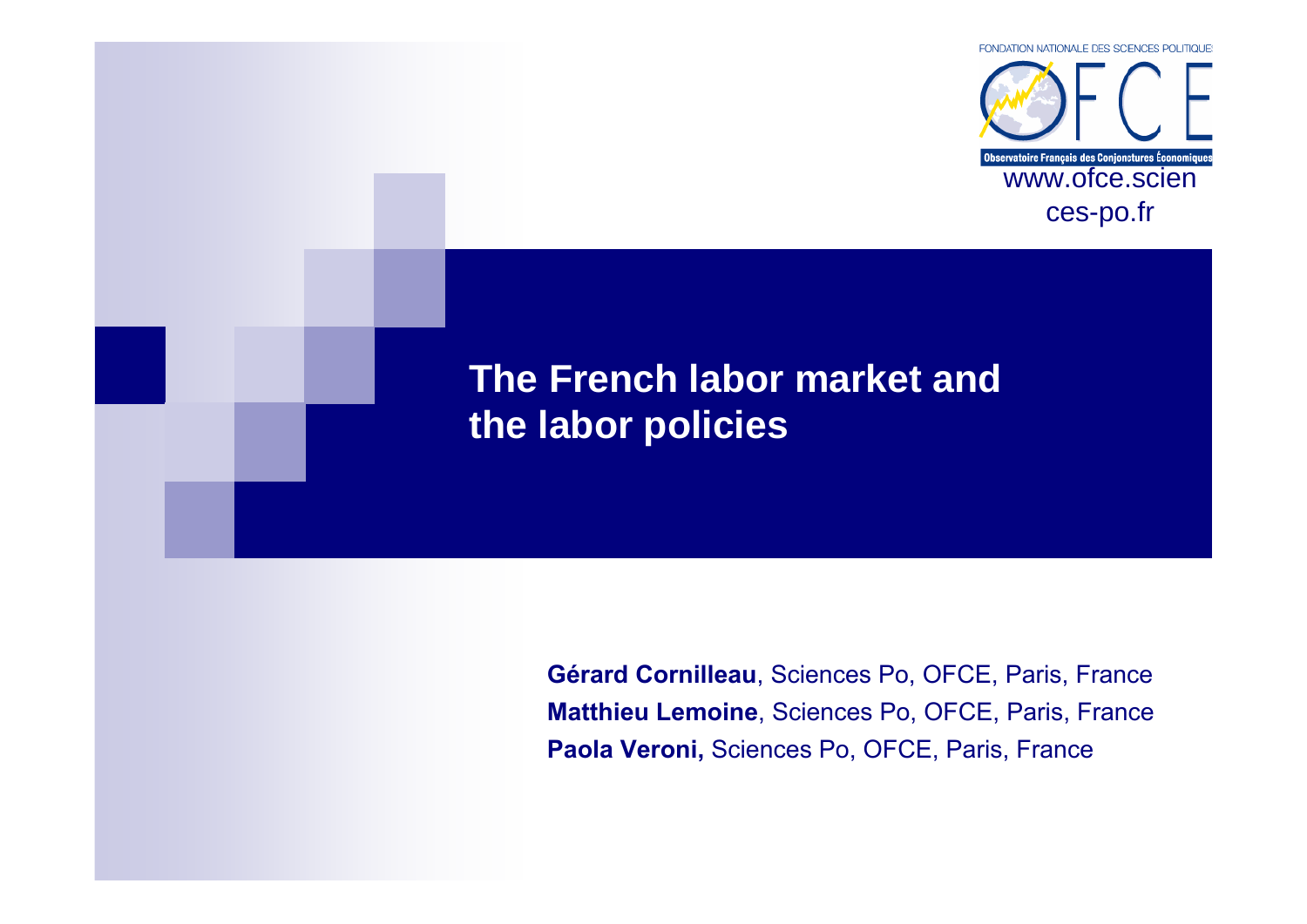

- L. Why unemployment has decreased in France
- T. Why unemployment has decreased in France less than elswere
- T. Traditional employment policies
	- $\square$  Early retirement
	- □ Special employment programs
	- □ Reduction of the labor costs
- From « 35 heures » to « Travaillez plus pour gagner plus » (Work more to earn more)
- T. The strategy for low wage worker
- T. An econometric mesure of flexibility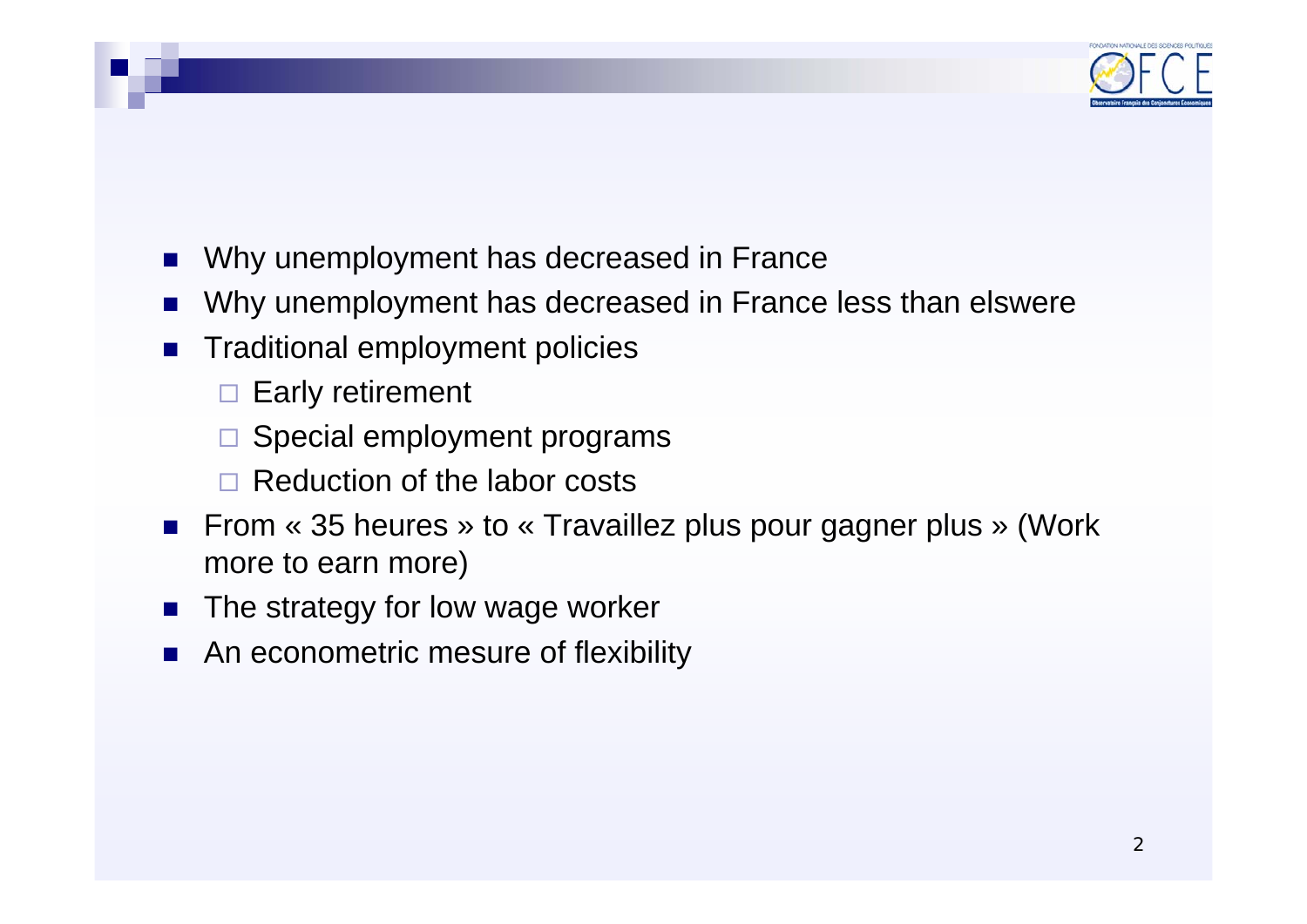

## **Why unemployment has decreased in France ?**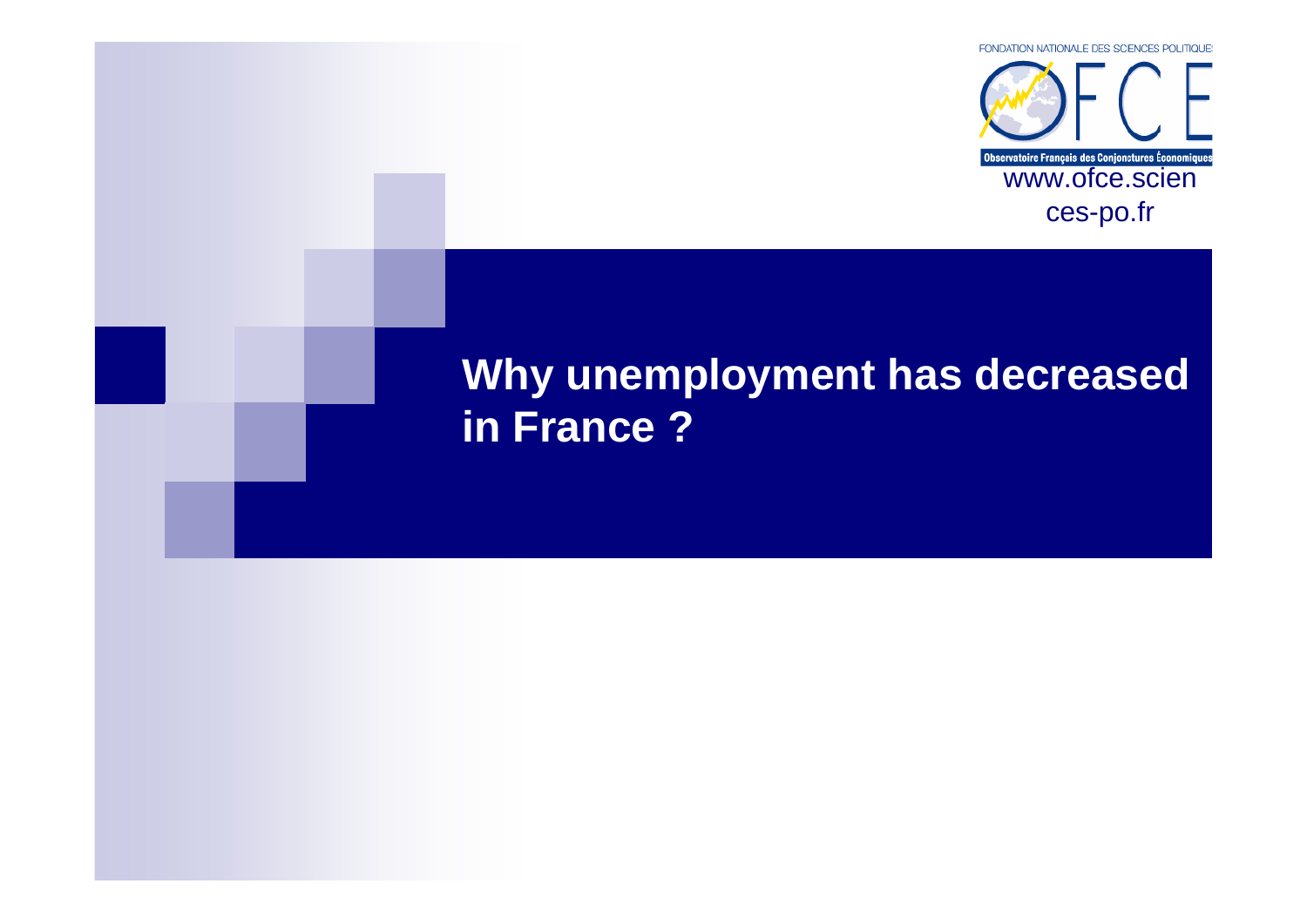

### **Why unemployment has decreased : employment growth**



**Sources : INSEE, comptes trimestriels ; prévision OFCE, modèle** *e-mod.fr* **à partir du troisième trimestre 2006**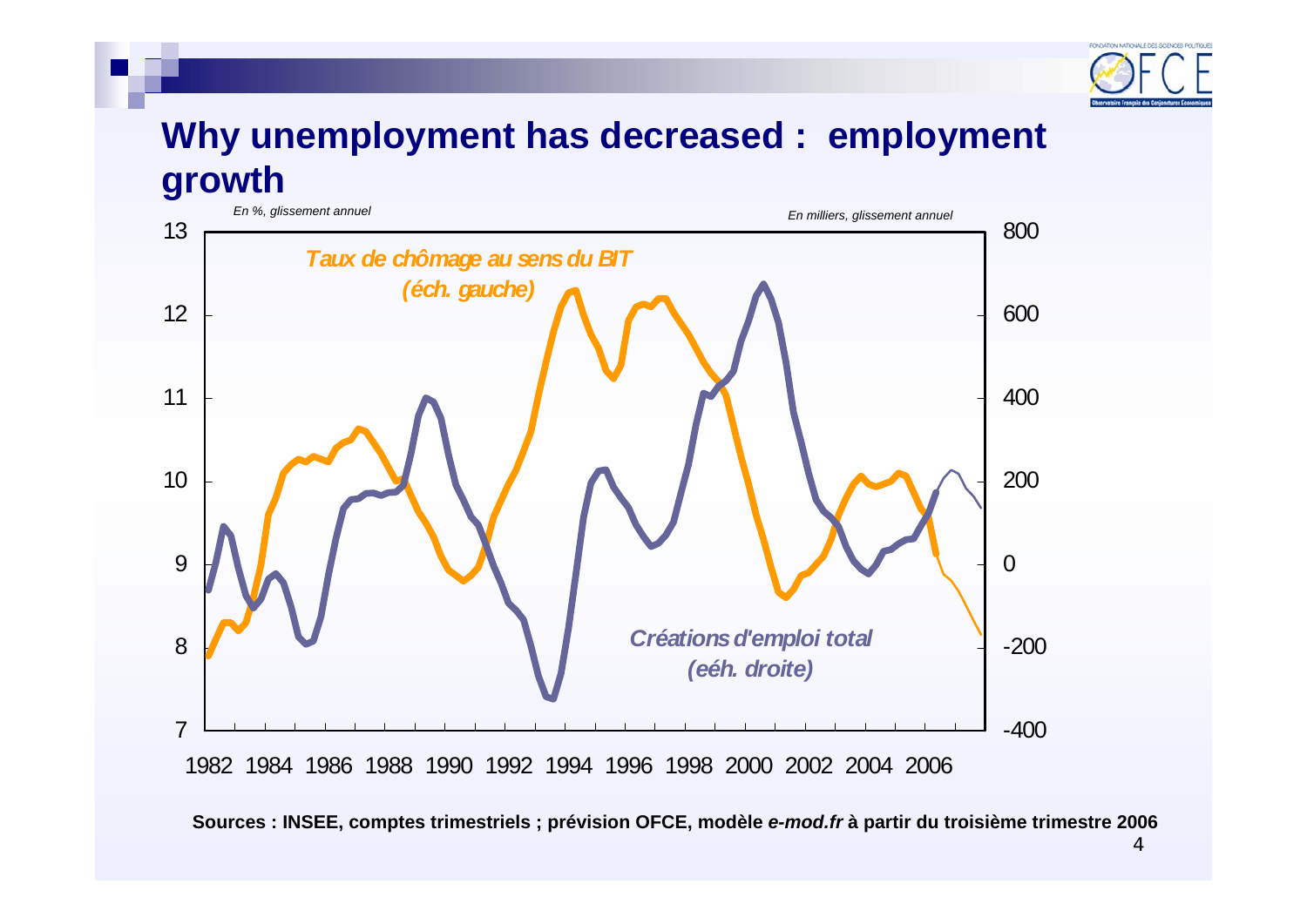

## **The demographic context : the end of the expansion of labor force**

croissance annuelle moyenne de la population active (en milliers)



**Source : INSEE**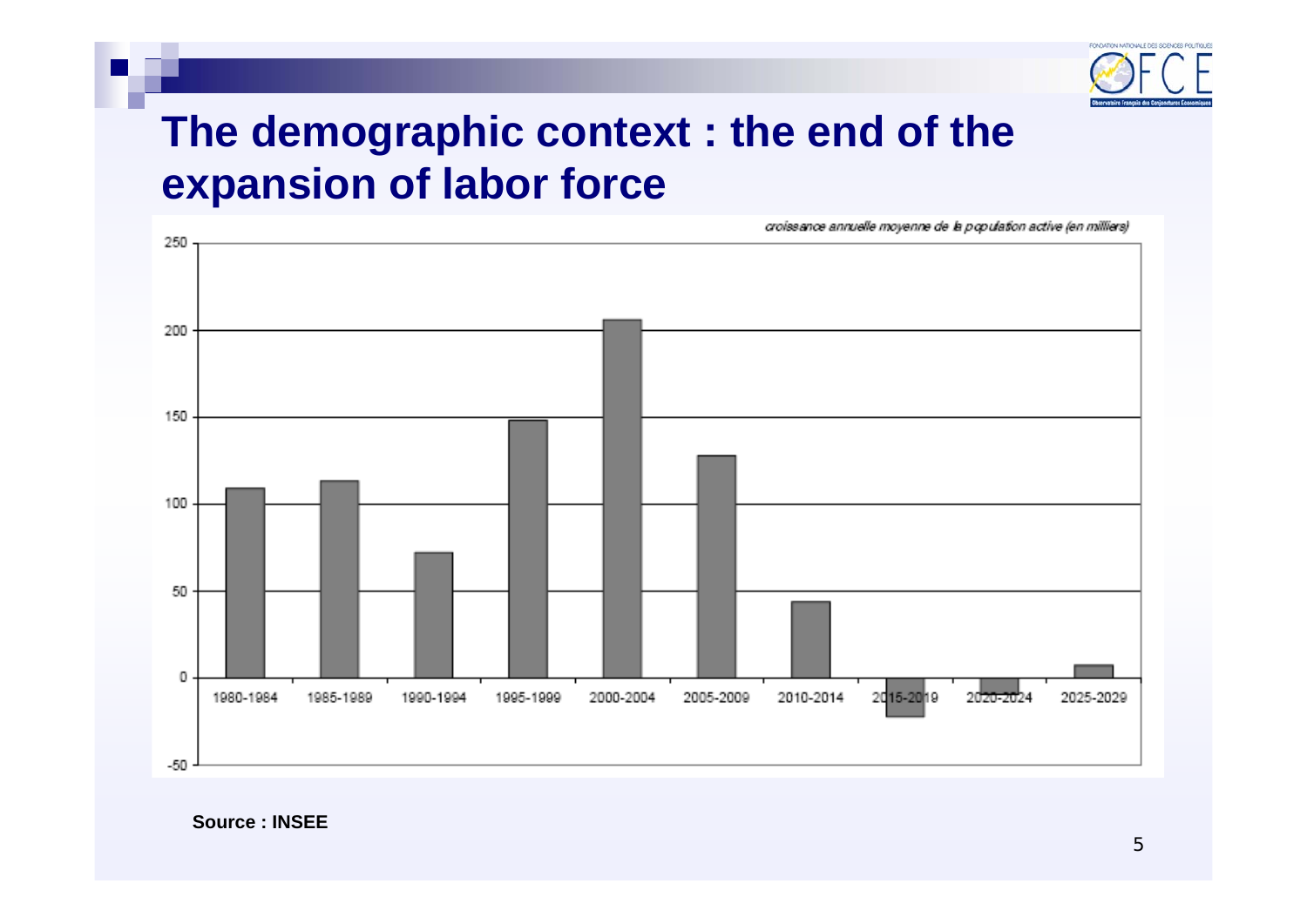

### **The employment policy : cumulative number of special employment programs**



**Sources : DARES ; prévisions OFCE**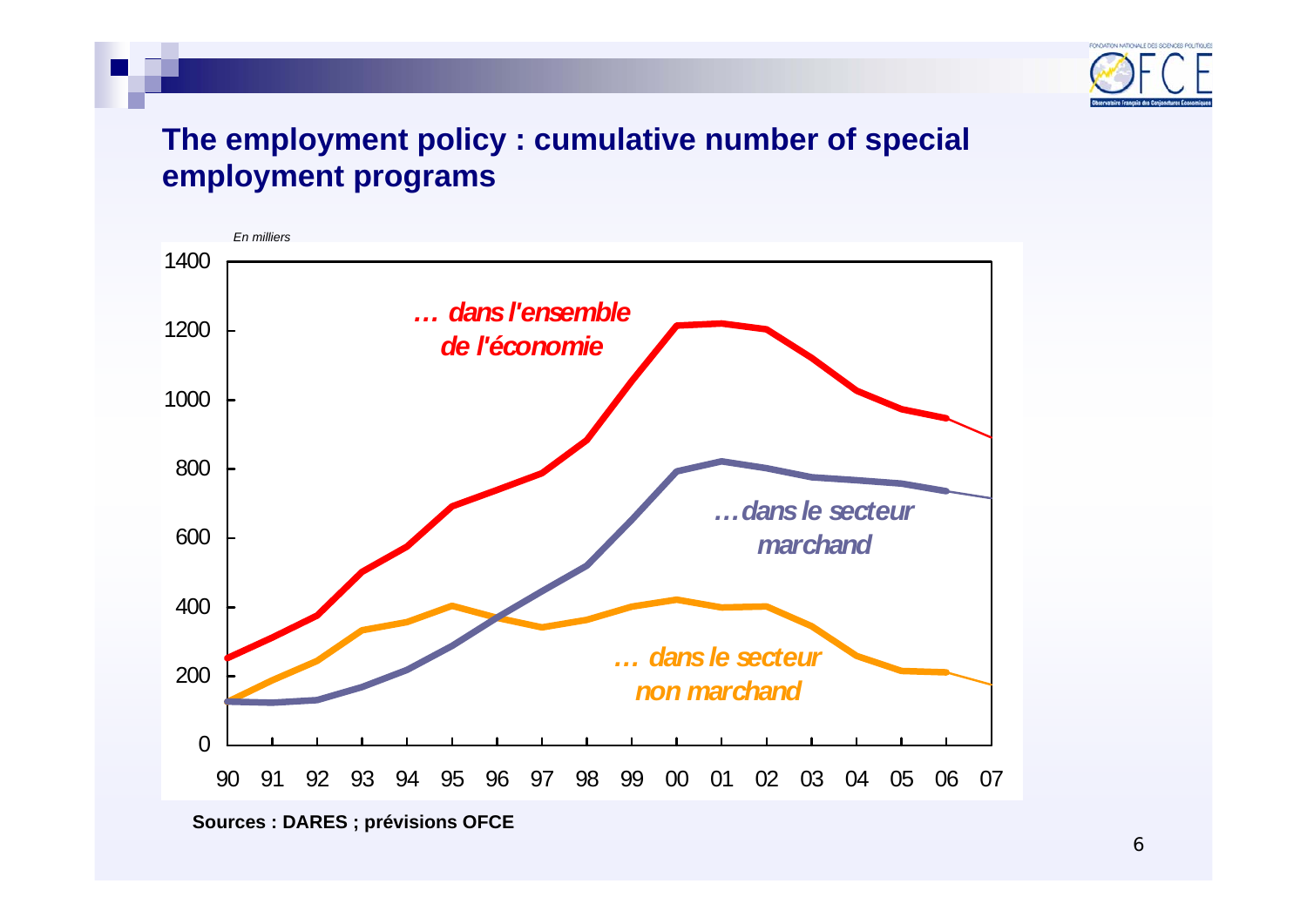

## **Why unemployment has decreased less than elsewhere ?**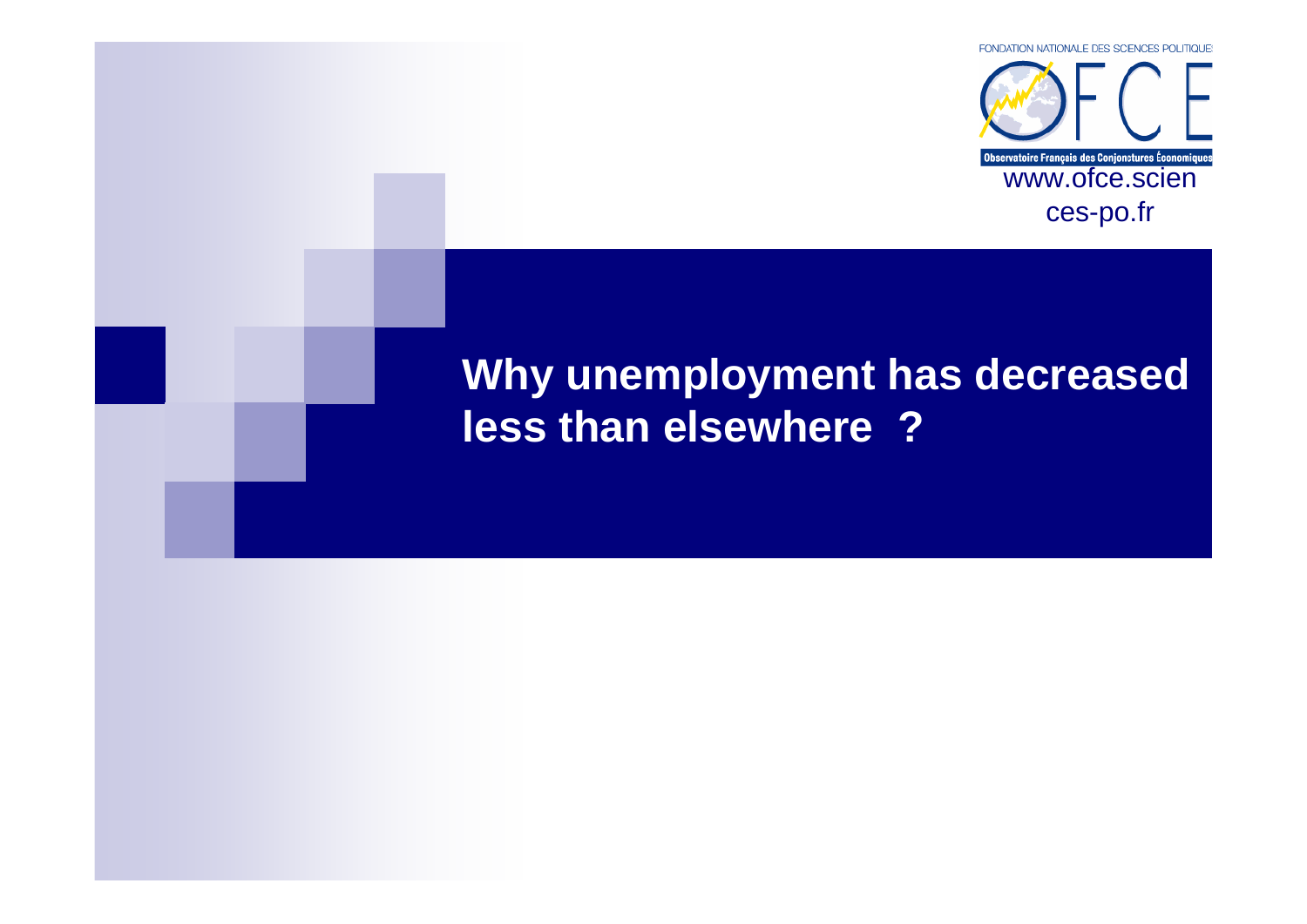

## **Unemployment : Does France perform worse than Germany ?**

Year-to-year growth rate, in %



*Source : Eurostat.*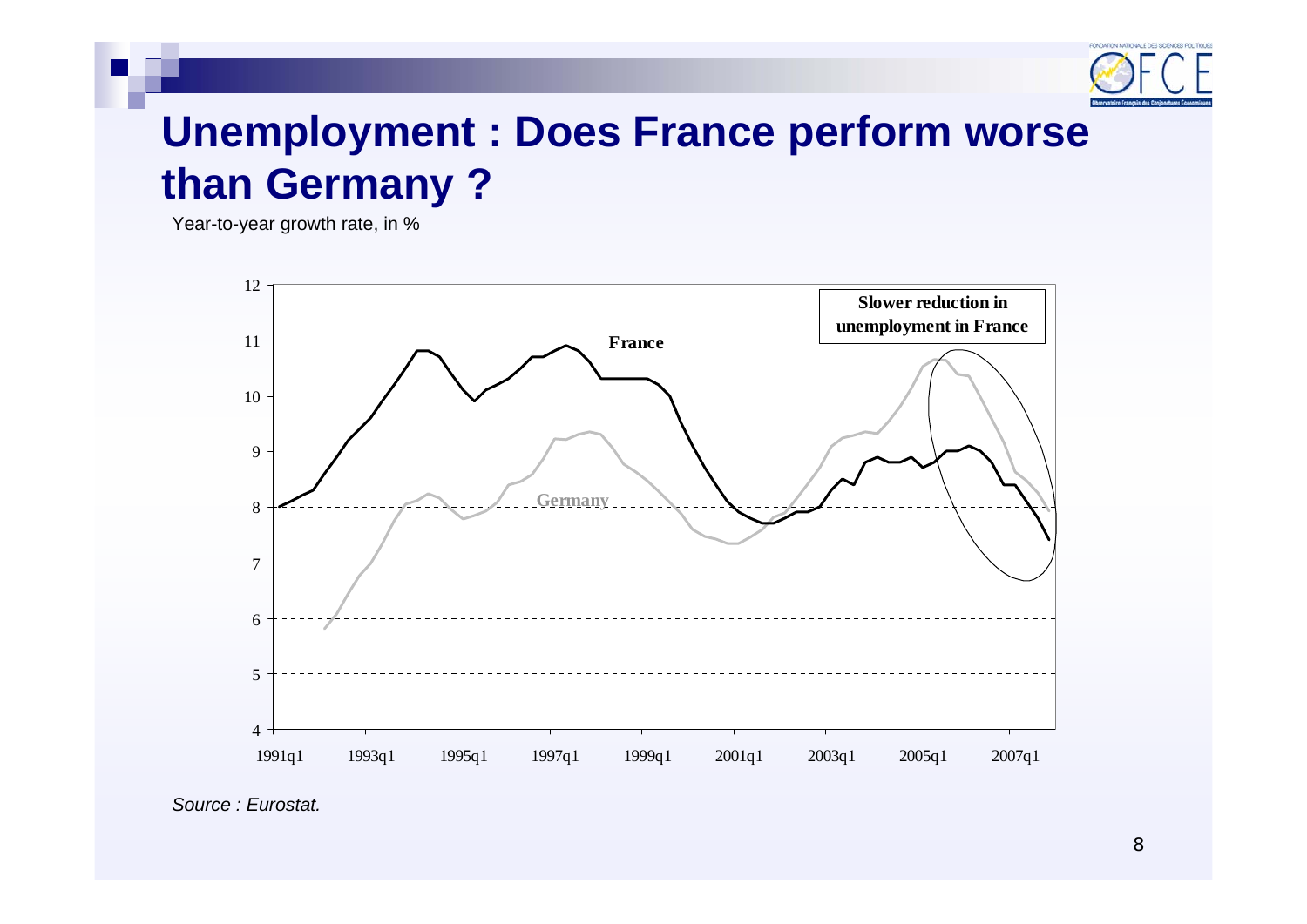

## **Growth and demography are more dynamic in France**

### Reference period

• Singificant fall in unemployment in Germany since 2005, but strong increase between mais forte 2001 and 2005 ;

• More significant fall in France on the entire cycle, that is since the beginning of the slowdown (in 2001q2).

Changes in points for the unemployment rate, in % for the other variables.

| Period                                                                                                           | <b>Country</b> | $\boldsymbol{U}$ | Lf     | Y    | Prod |        | D      |
|------------------------------------------------------------------------------------------------------------------|----------------|------------------|--------|------|------|--------|--------|
|                                                                                                                  |                |                  |        |      |      |        |        |
| Slowdown                                                                                                         | France         | 1.0              | 2.5    | 6.3  | 4.9  | 1.3    | $-2.1$ |
| 2001q2-2005q1                                                                                                    | Germany        | 3.2              | 2.1    | 1.0  | 2.5  | $-1.4$ | $-2.1$ |
| Upturn                                                                                                           | France         | $-1.4$           | 1.3    | 5.6  | 2.7  | 2.8    | 0.2    |
| 2005q2-2007q4                                                                                                    | Germany        | $-2.7$           | $-0.2$ | 6.7  | 3.7  | 2.9    | 0.8    |
|                                                                                                                  |                |                  |        |      |      |        |        |
| Total                                                                                                            | France         | $-0.4$           | 3.8    | 12.2 | 7.7  | 4.2    | $-1.9$ |
| 2001q2-2007q4                                                                                                    | Germany        | 0.5              | 1.9    | 7.7  | 6.3  | 1.4    | $-1.3$ |
|                                                                                                                  |                |                  |        |      |      |        |        |
| Notations : unemployment (U), labour force ( $\sharp$ f), GDP (Y), productivity (Prod), employment (L), working- |                |                  |        |      |      |        |        |
| time duration (D).                                                                                               |                |                  |        |      |      |        |        |

*Sources : Eurostat, National Accounts comptes nationaux, calculations OFCE.*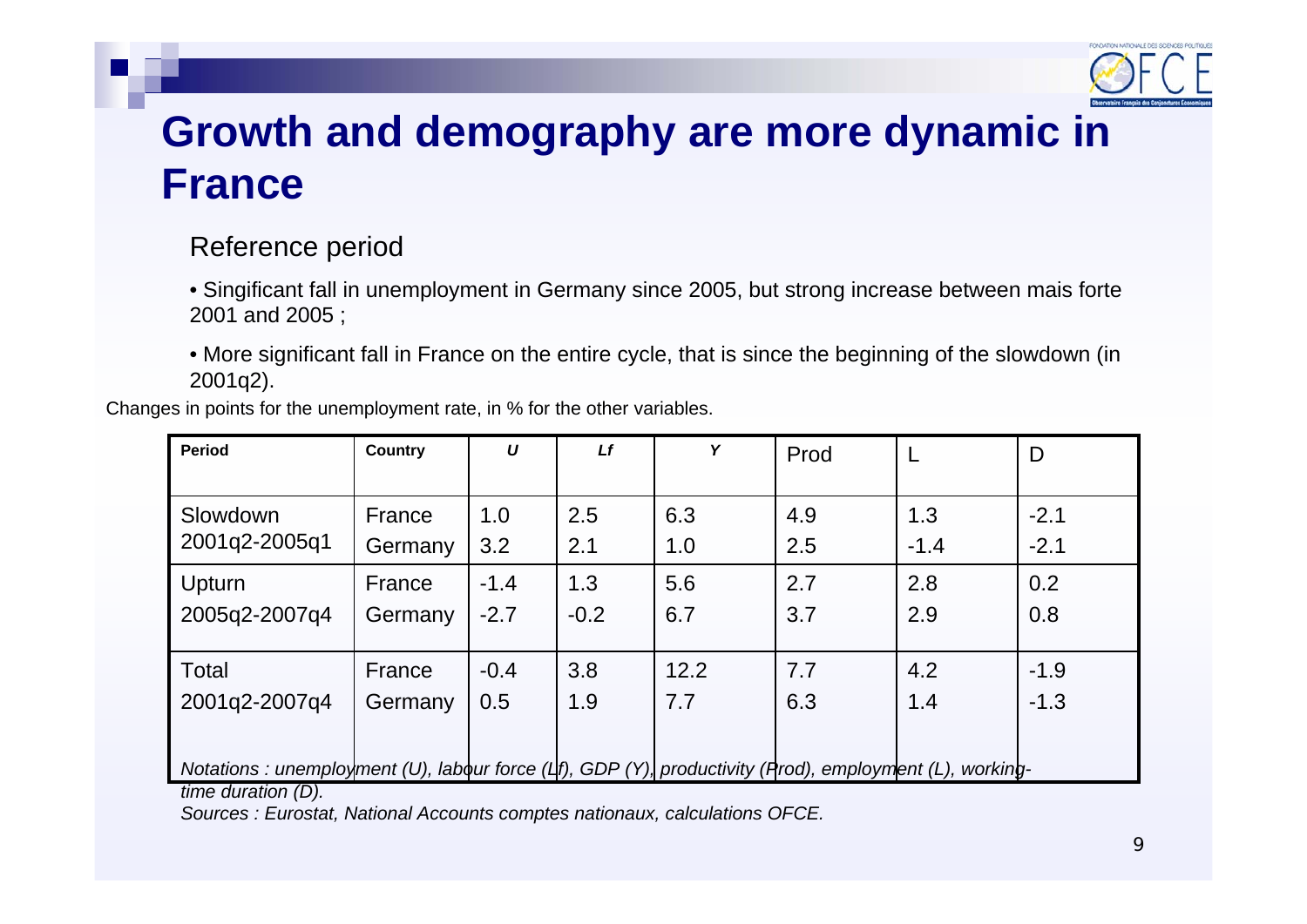

## **Employment Policies**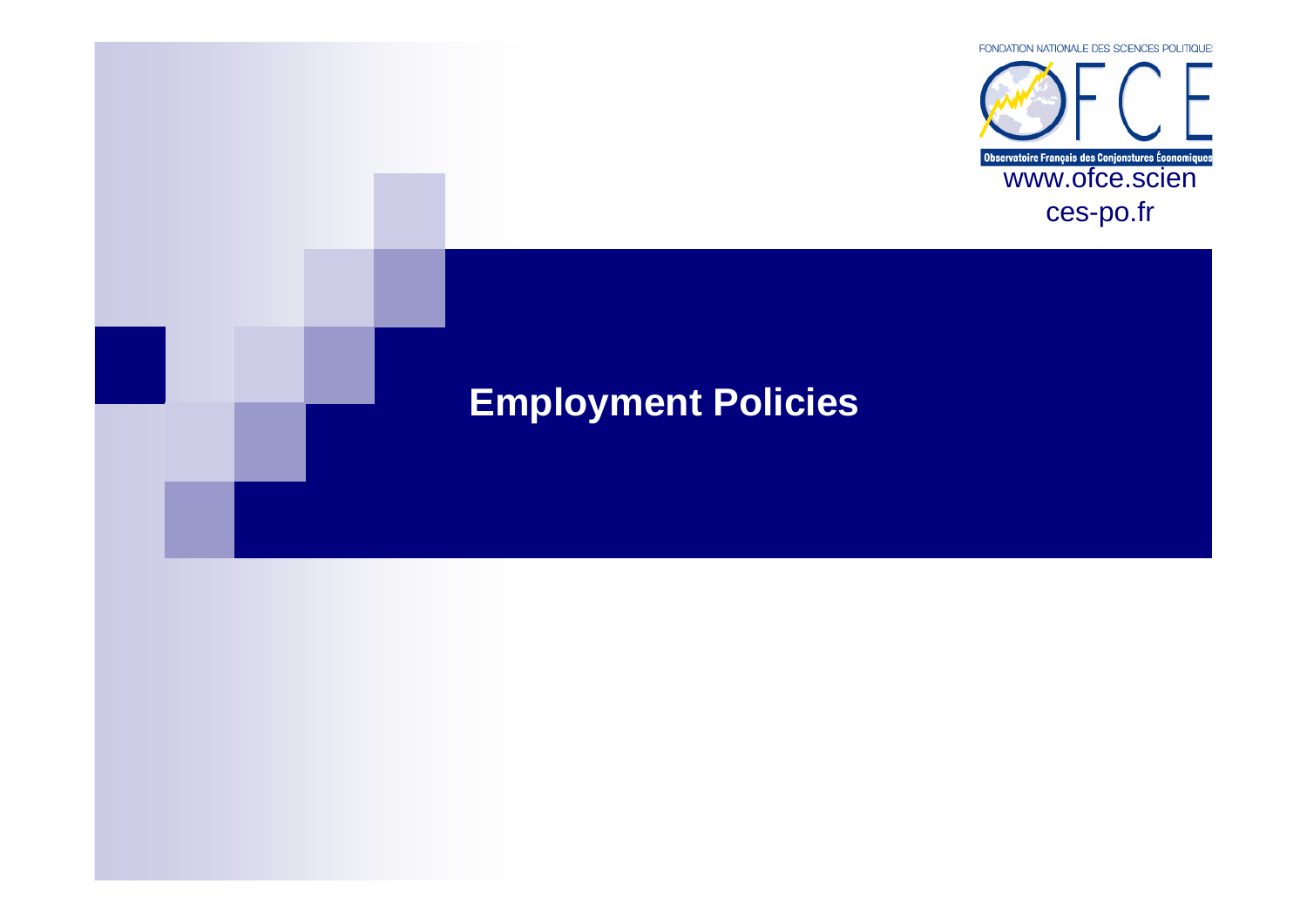

### **Early retirement program and « dispenses de recherche d'emploi »**

En milliers



Source : DARES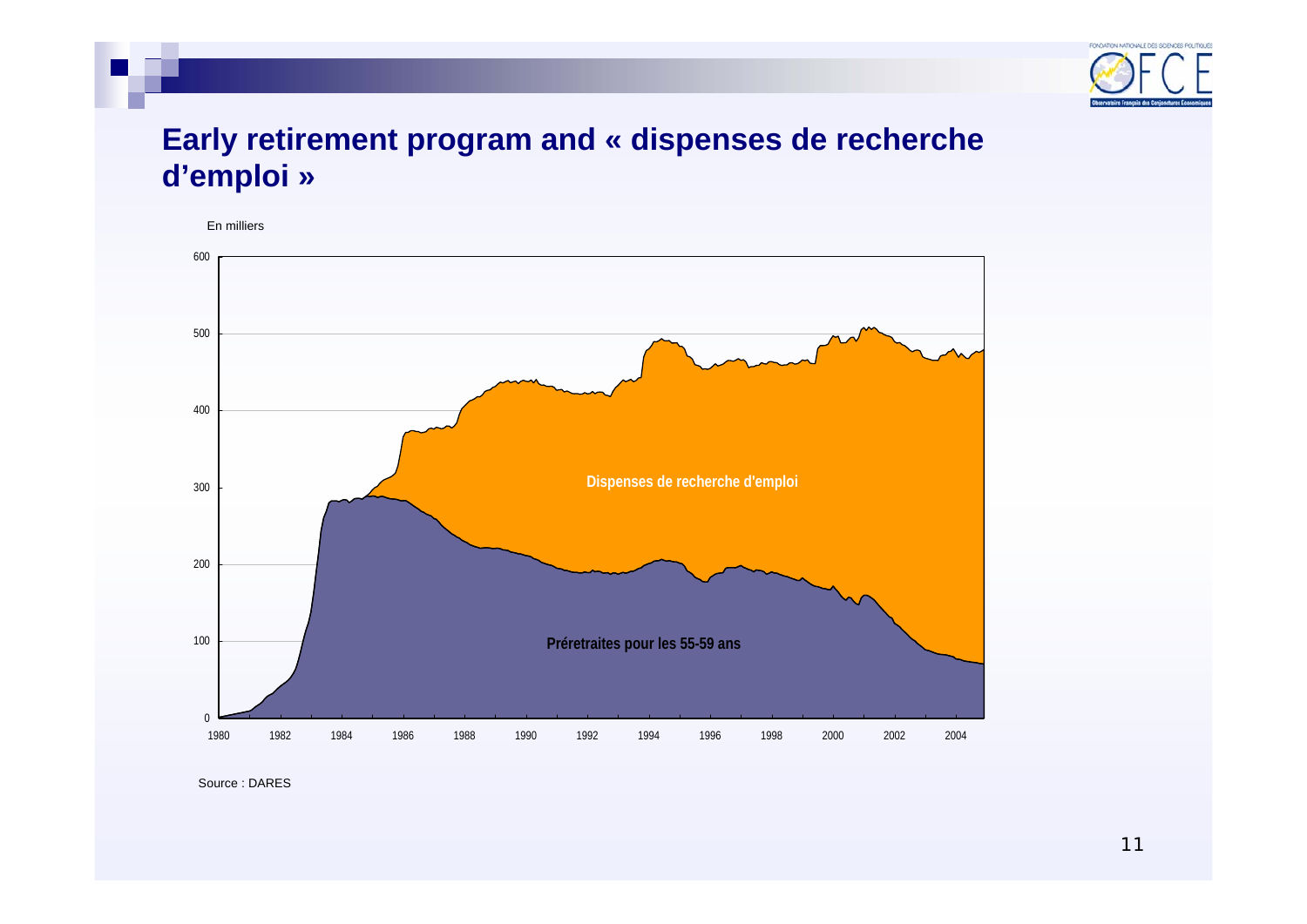

### *Employment program in public and non-profit sector* **…**



Sources : DARES, calculs OFCE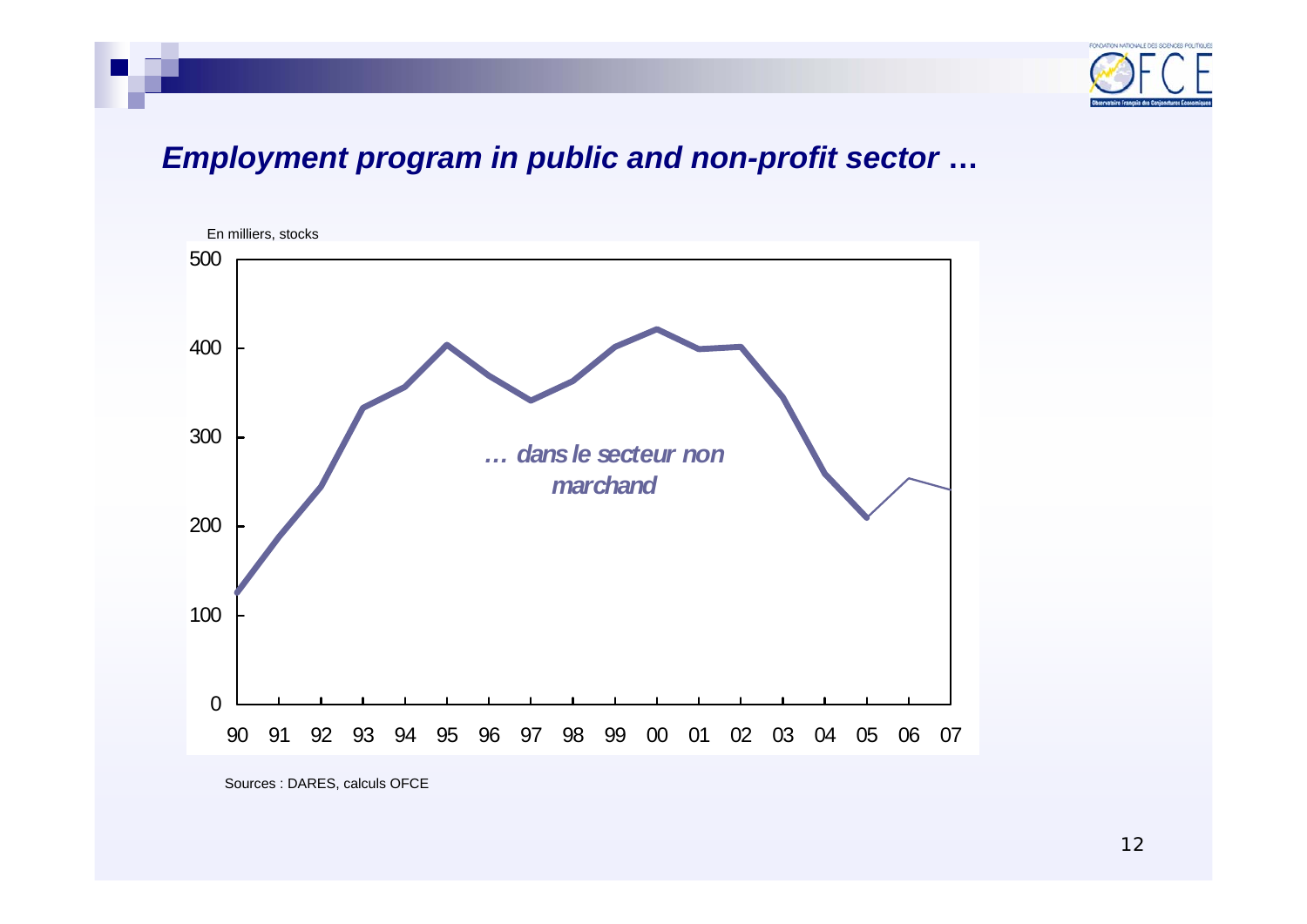

### **Reduction of social contribution on low wages**

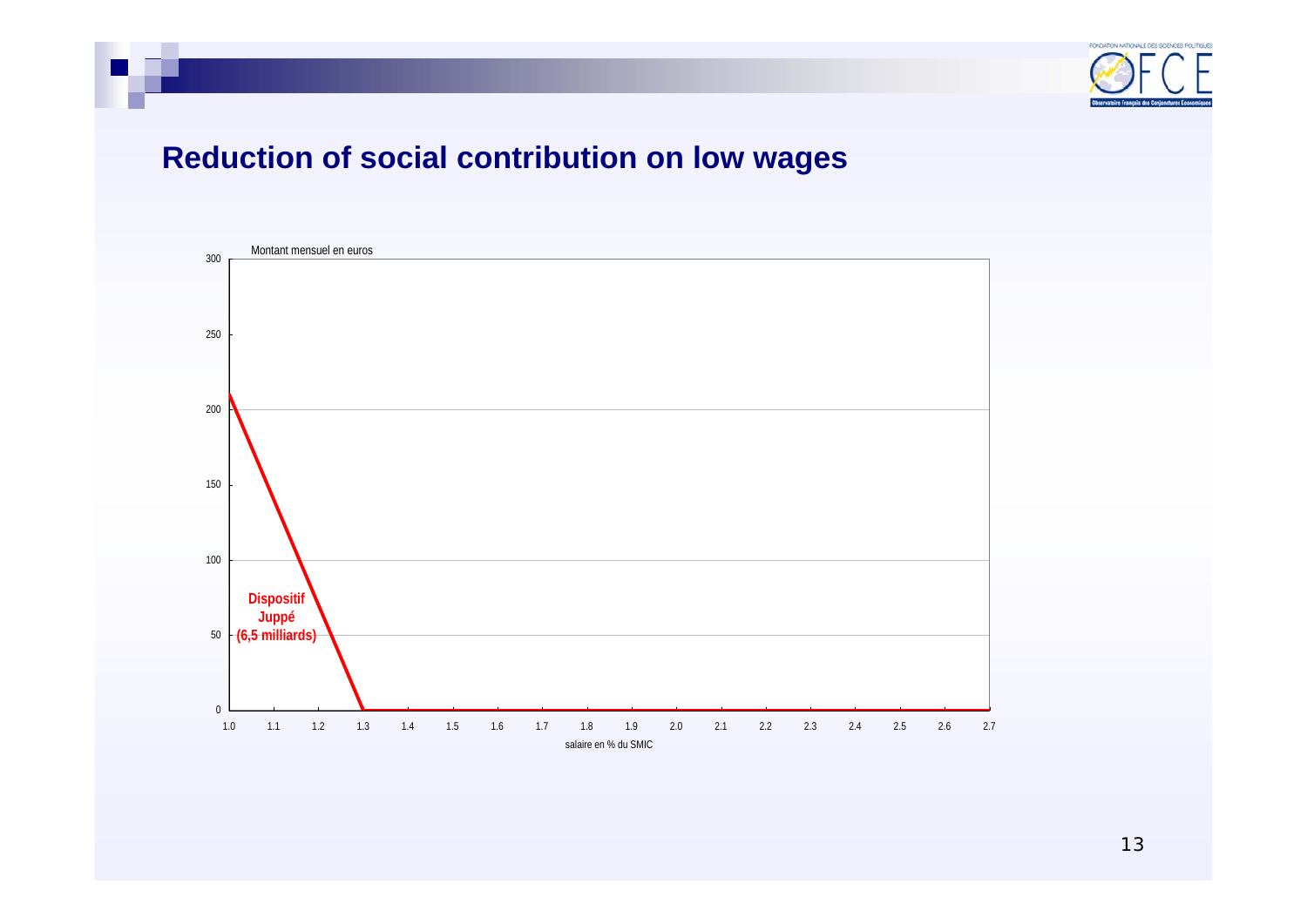

### **Share of un qualified in total unemployment**



1982 1983 1984 1985 1986 1987 1988 1989 1990 1991 1992 1993 1994 1995 1996 1997 1998 1999 2000 2001 2002 2003 Source : INSEE, enquête emploi, calcul de Lemoine (2005).

Légende : Les catégories socioprofessionnelles non-qualifiées regroupent les ouvriers non-qualifiés, les employés de commerce et les personnels des services directs aux particuliers.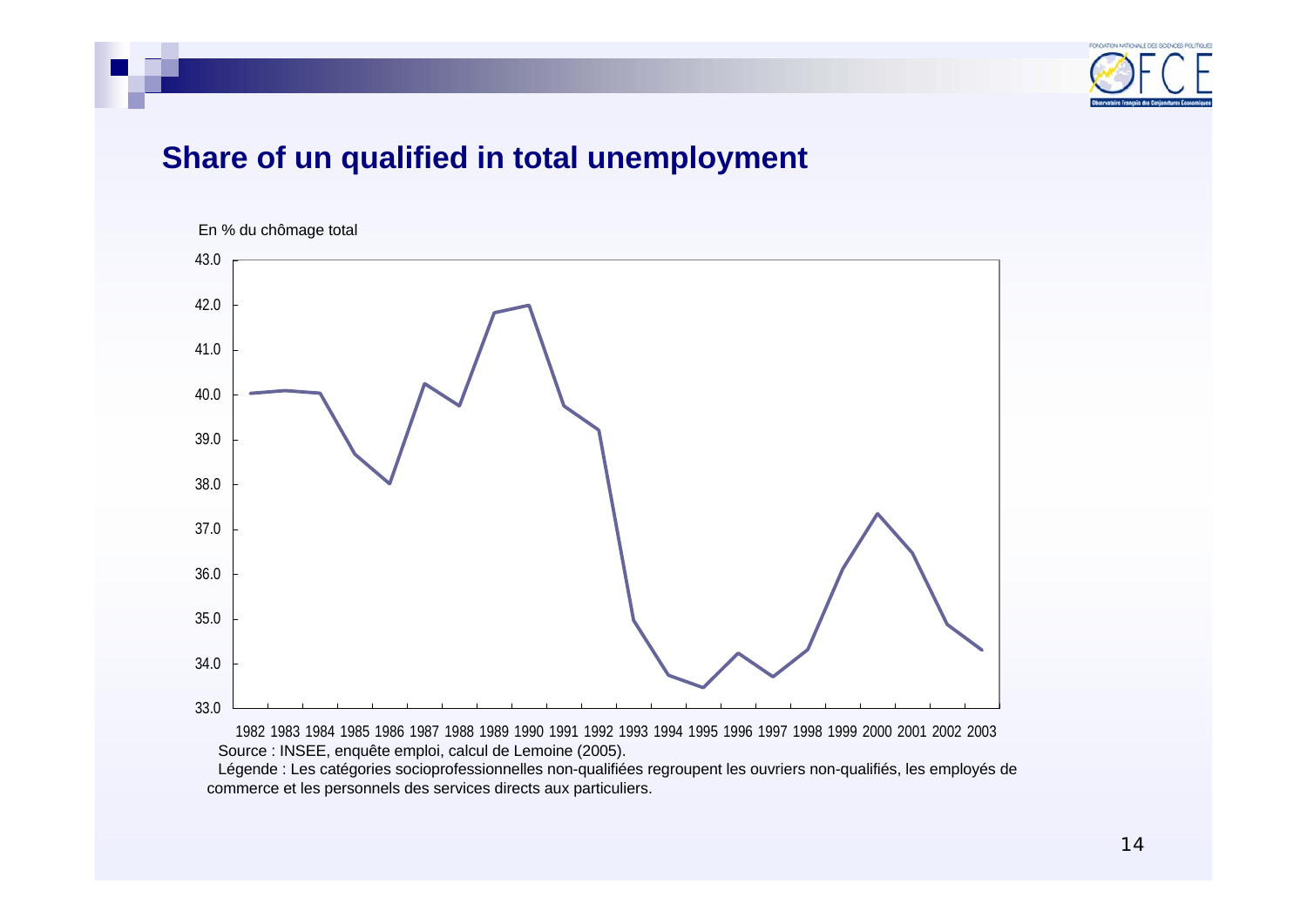

**Les 35 heures : Consequence on French Economy?**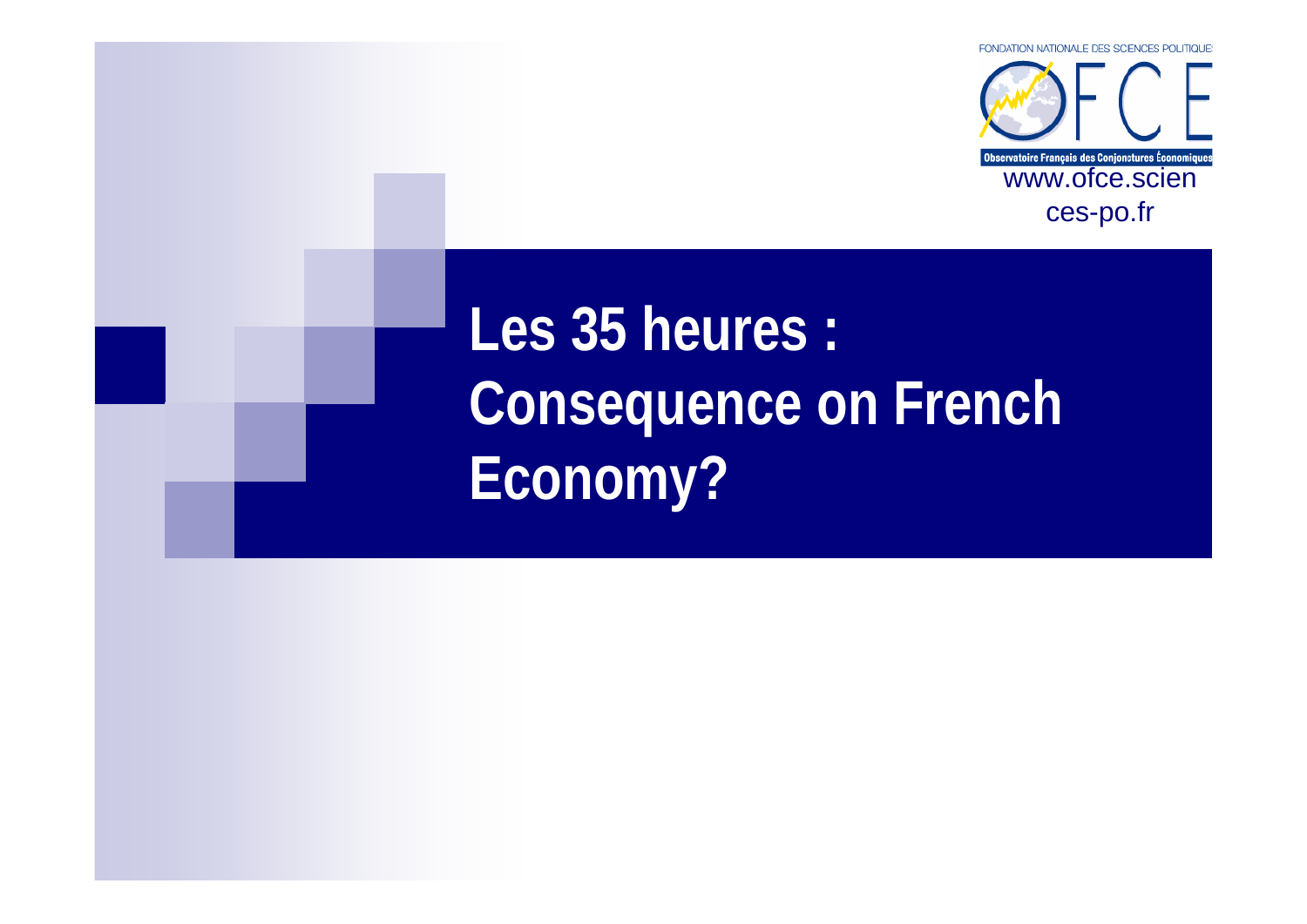

### **Les 35 heures : consequence ?**

### **Aubry I et II legislation : macroéconomic outcome**

- □ What consequence on Employment ?
- $\Box$ What consequence on Budget ?
- □ What consequence for the Costs of production and French competitivity ?

### **Fillon 2003 legislation**

- $\Box$ Increase of authorized supplemental hours
- $\Box$ Decrease of over-paiement of supplemental hours
- □ No more link with reduction of working time

### **2007 : « Travailler plus pour gagner plus »**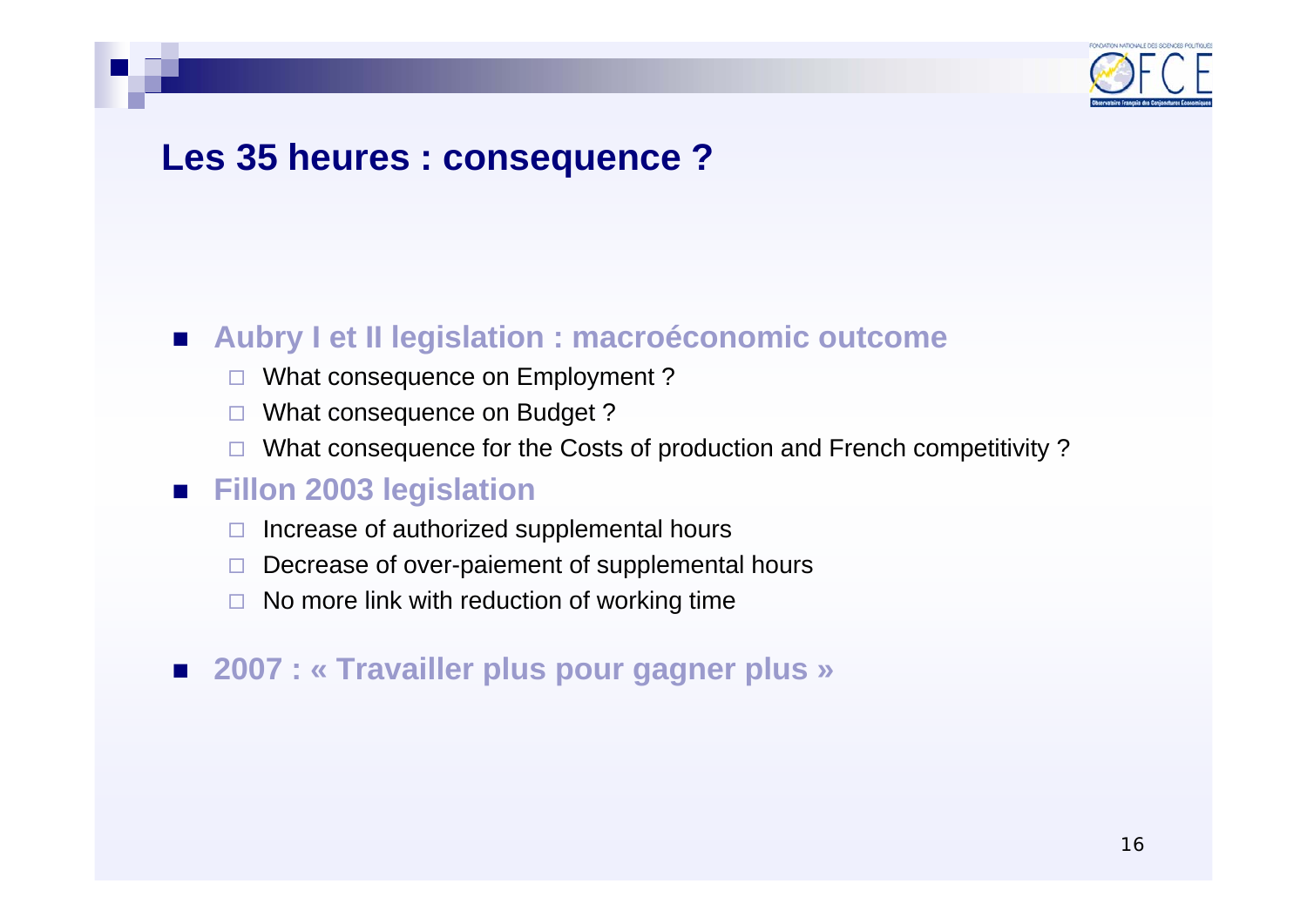

### **Reduction of working time : a long story with some historical move back !**

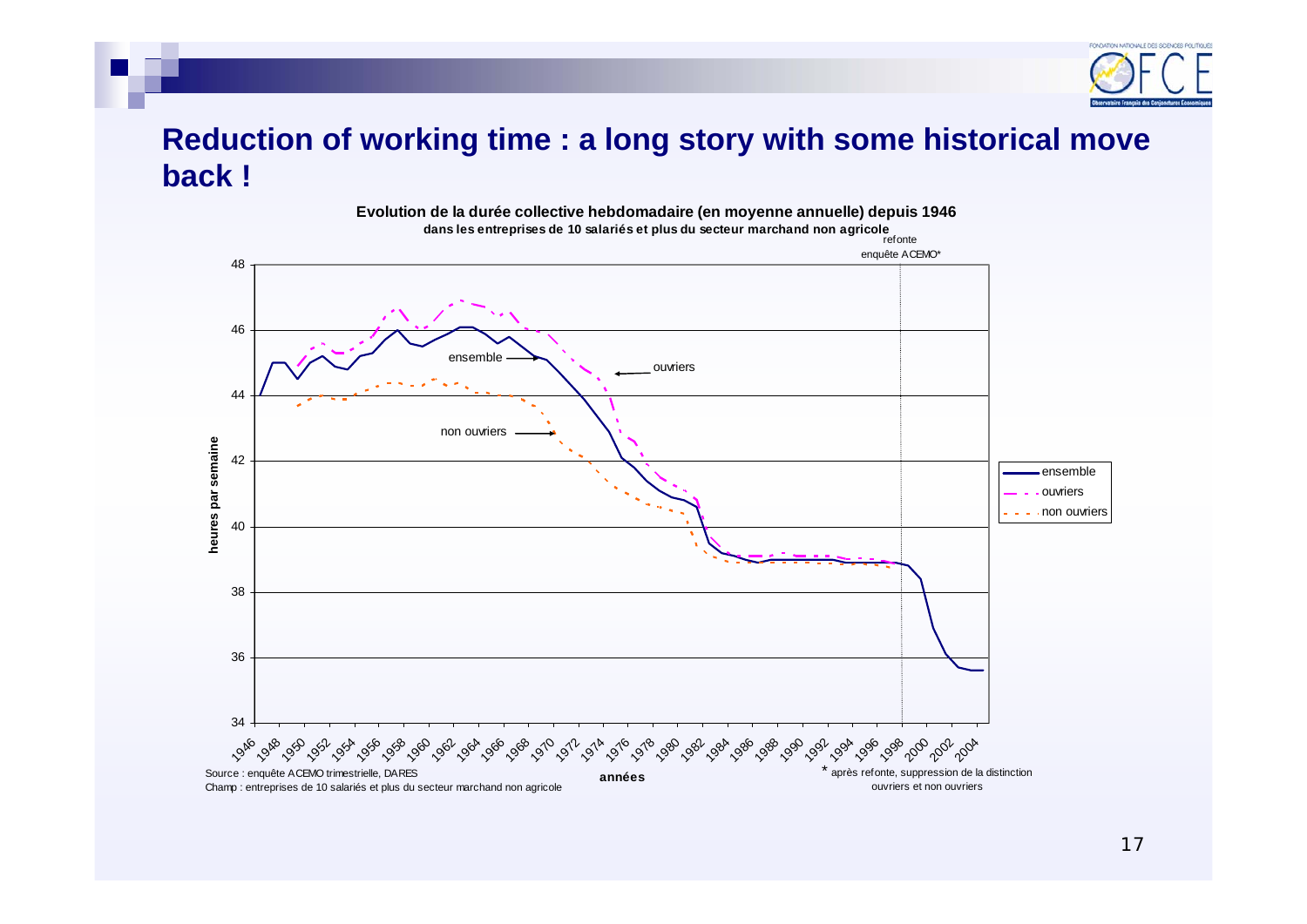

### **Economic growth was not shocked by 35H regulation**

*En %, glissement annuel*



**Sources : INSEE, comptes trimestriels**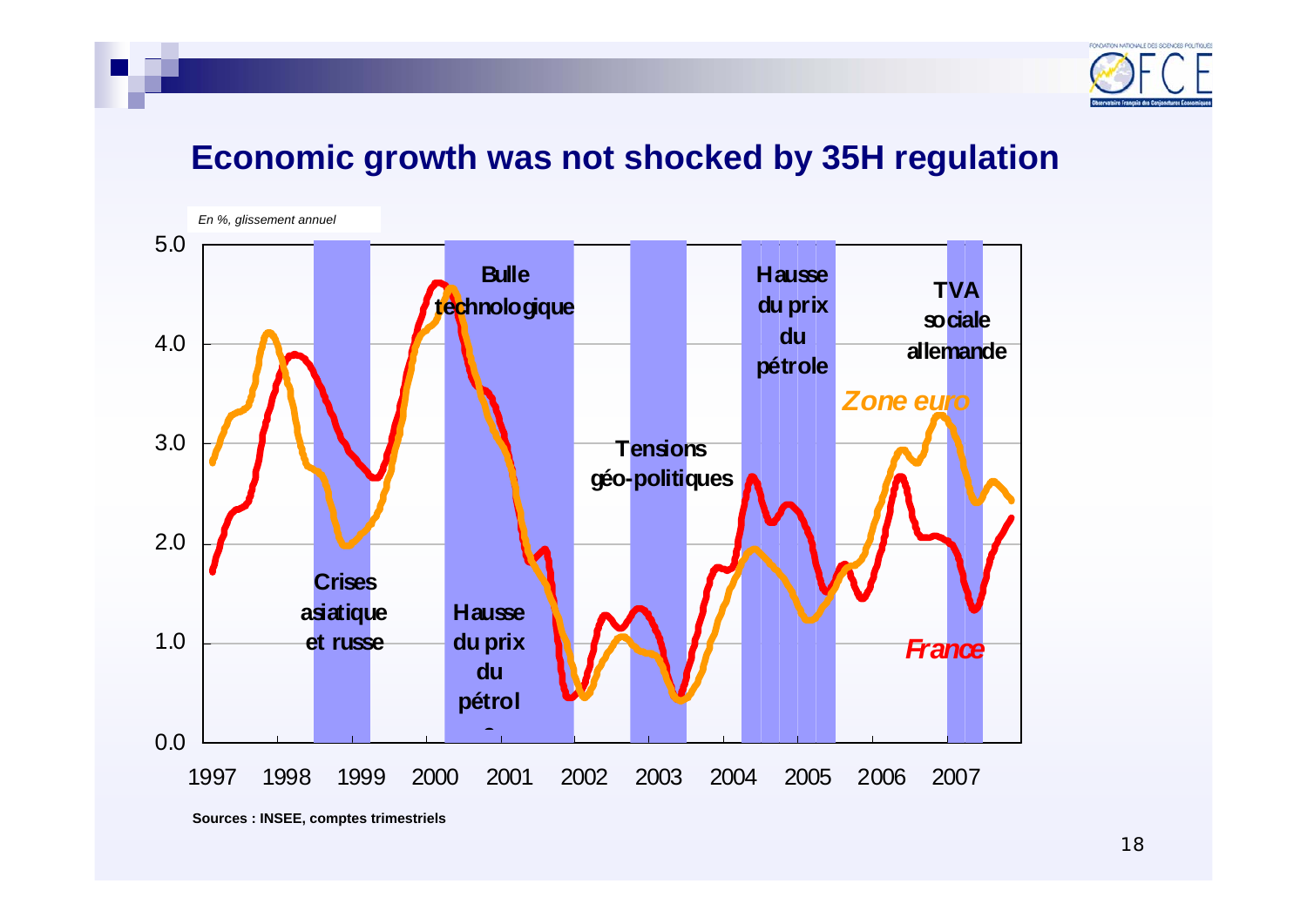

### **1997-2002 : Rapid Increase of Employment in France**



**Source : Eurostat**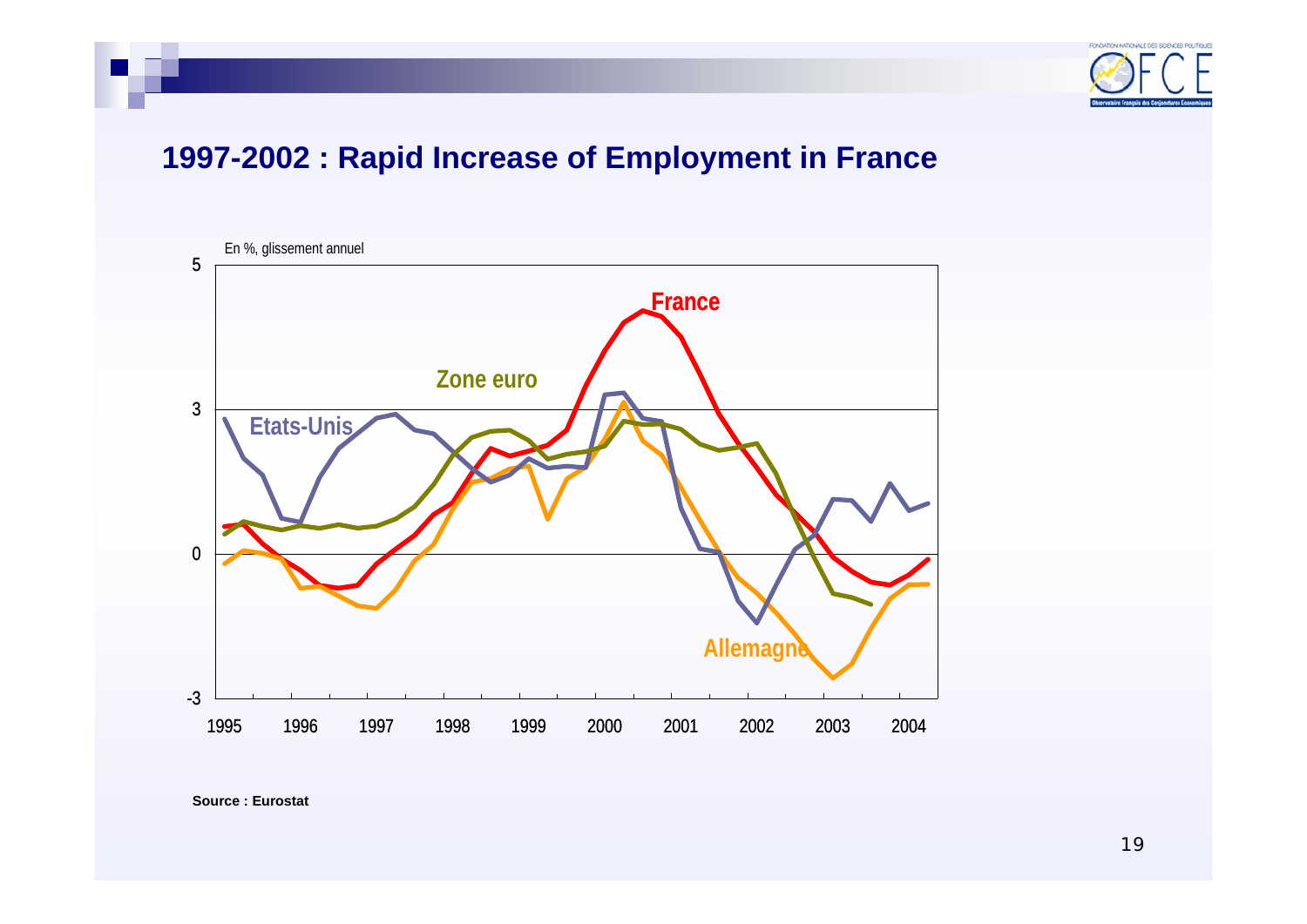

### **No change in the profit share**

#### **EBE / VA, en % glissement annuel**



**Source : Eurostat**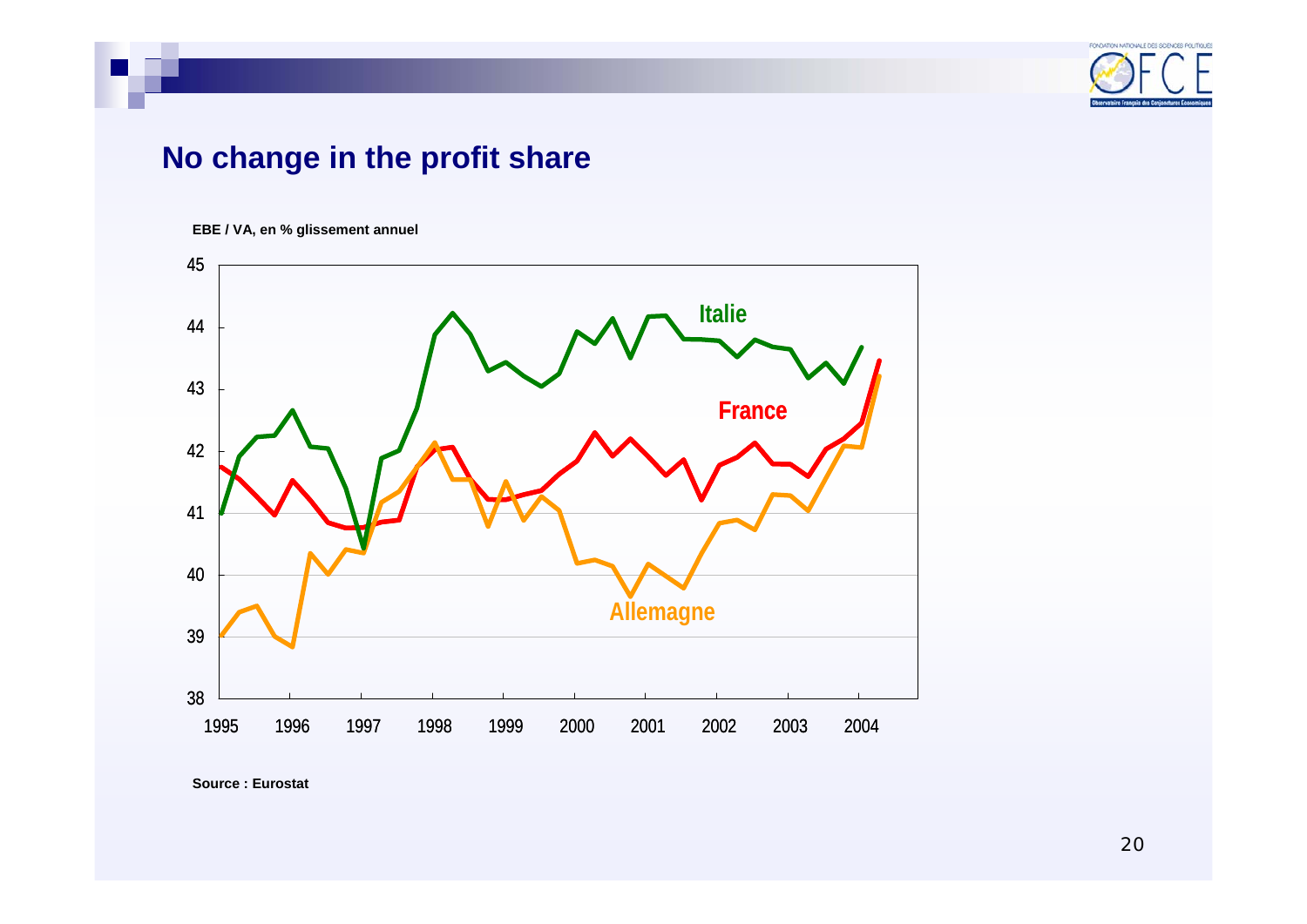

### **Why No Visible Consequence on Costs ?**

### ■ 35 Hours were paid 39 But this was compensated :

Wage freeze (On average 18 Month)

### □ Work Organisation

 $\Rightarrow$  Increase in labor and capital productivity

 $\Rightarrow$  Duration of Work Calculated on an Annual Basis (Less supplemental Hours)

### Subsidies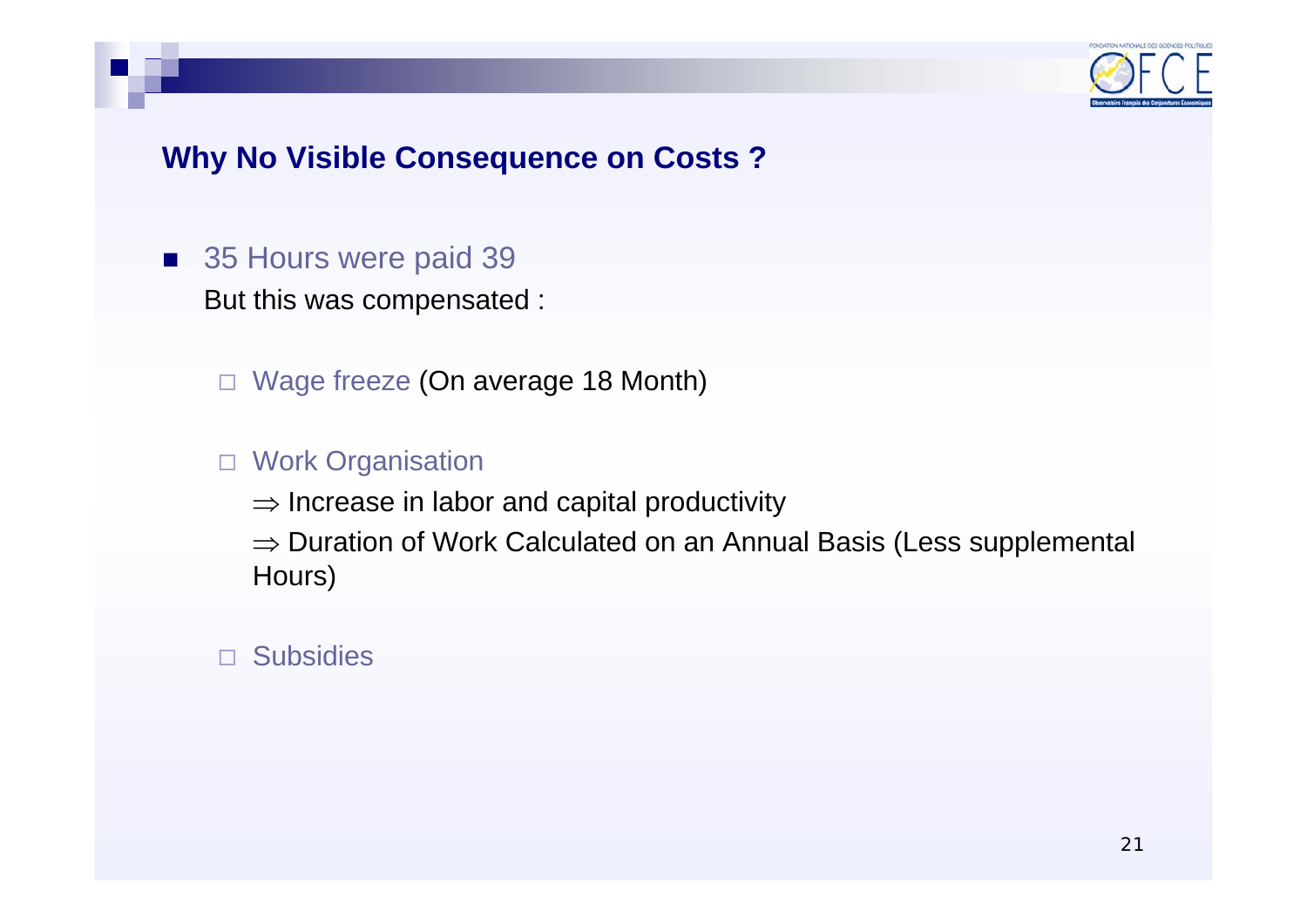

### **The Reductions of Social Contributions under 35h Legislation**

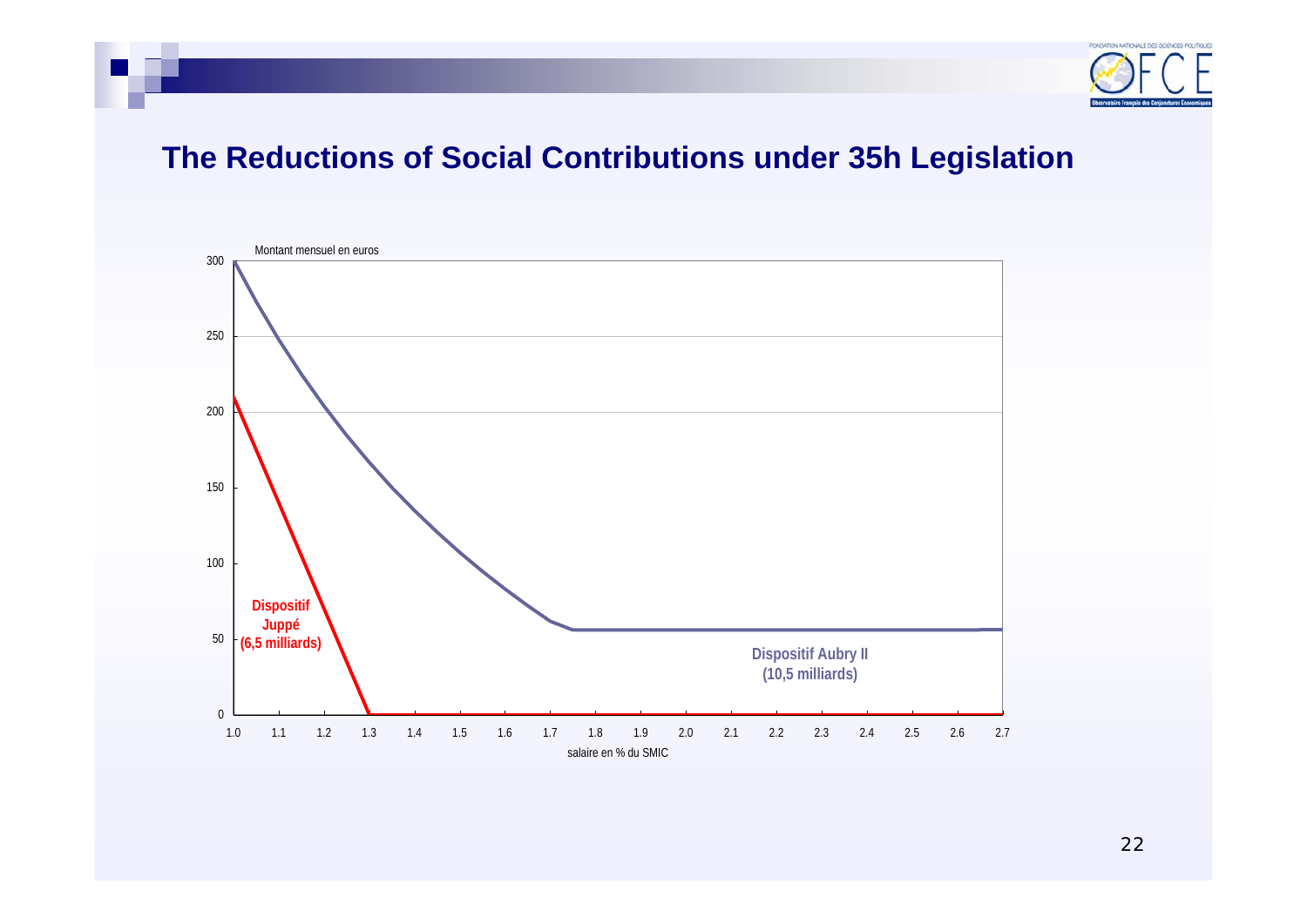

# **Fillon 2003**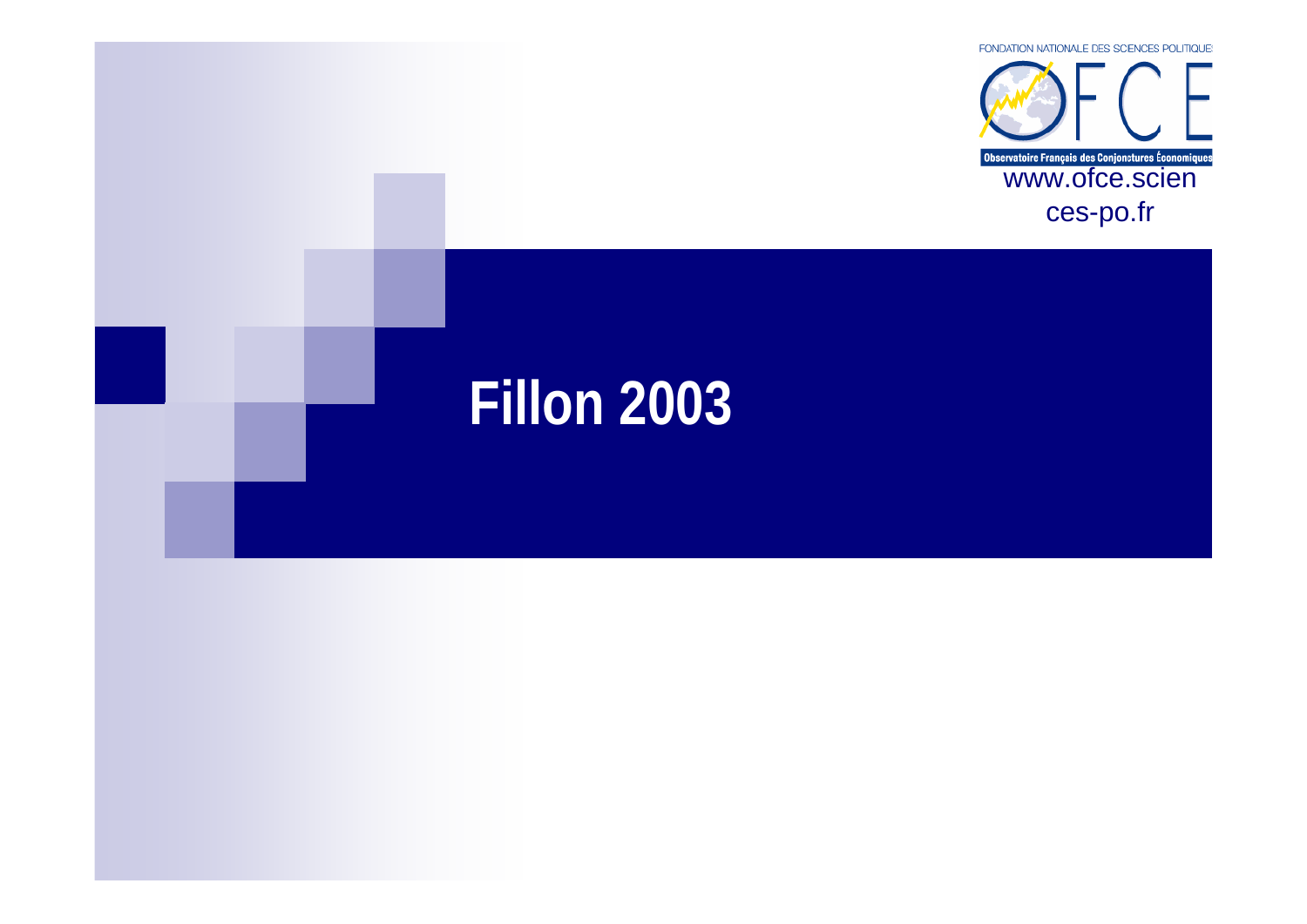

#### L. Increase of authorized limits for overtime hours **With an annual limit of 130 hoursWith an annual limit of 240 hours**

 **37,8 Hours per Week 39 Hours + 60 suppl. hours**

#### $\mathcal{L}^{\text{max}}$ Reduction of over payment of overtime hours

**25 % for the first 8 overtime hours, 50 % over. Exception for entreprises of 20 or less than 20 persons : Until 2005, december 31 the first 4 hours the over pyment is limited to 10 %.**

#### $\mathcal{L}_{\mathcal{A}}$ Break of the link between subsidies and 35 H

### **DETE:** Uniformization of minimum wage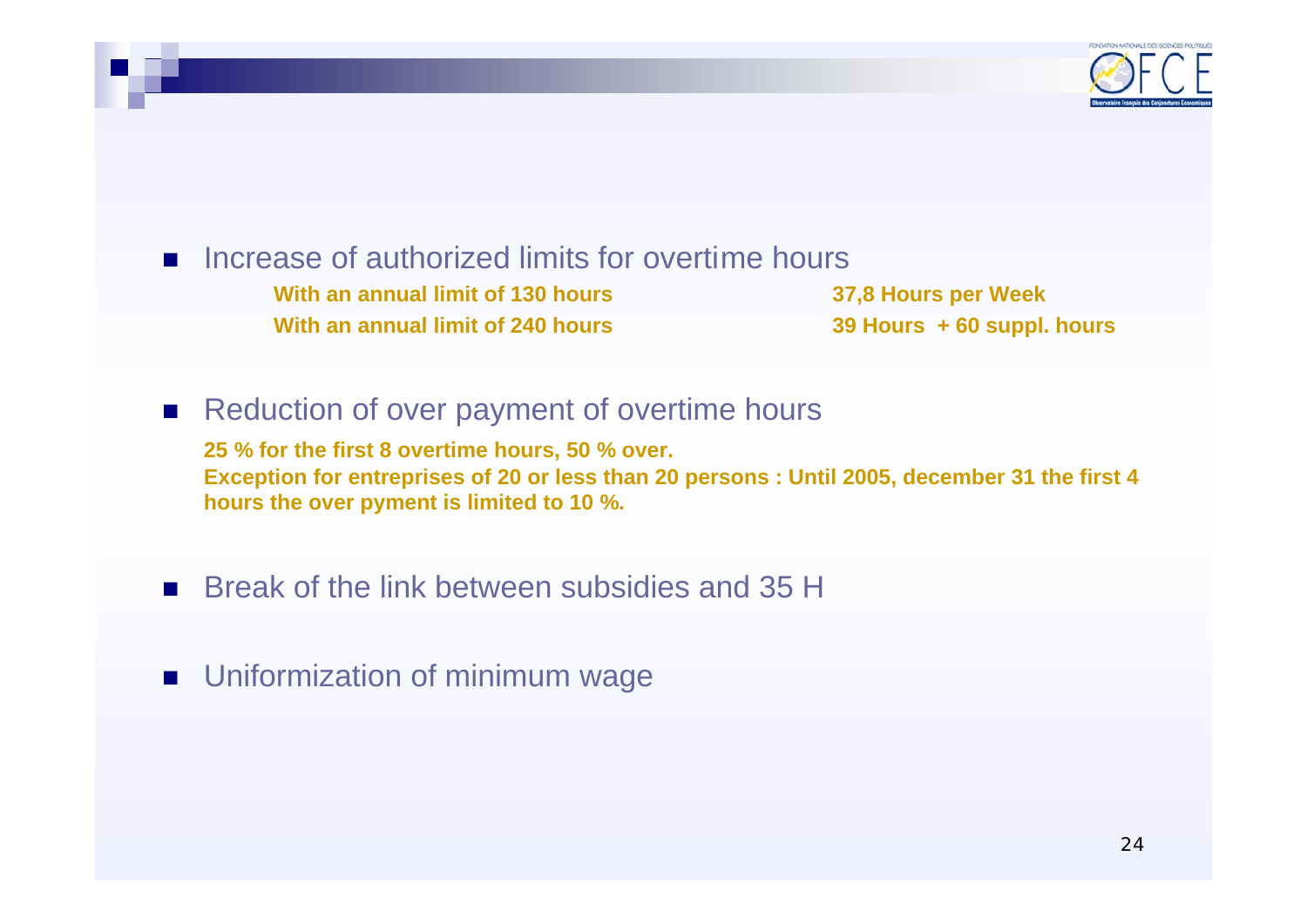

### **The final system for Reduction of Social Contribution on Low Wages**

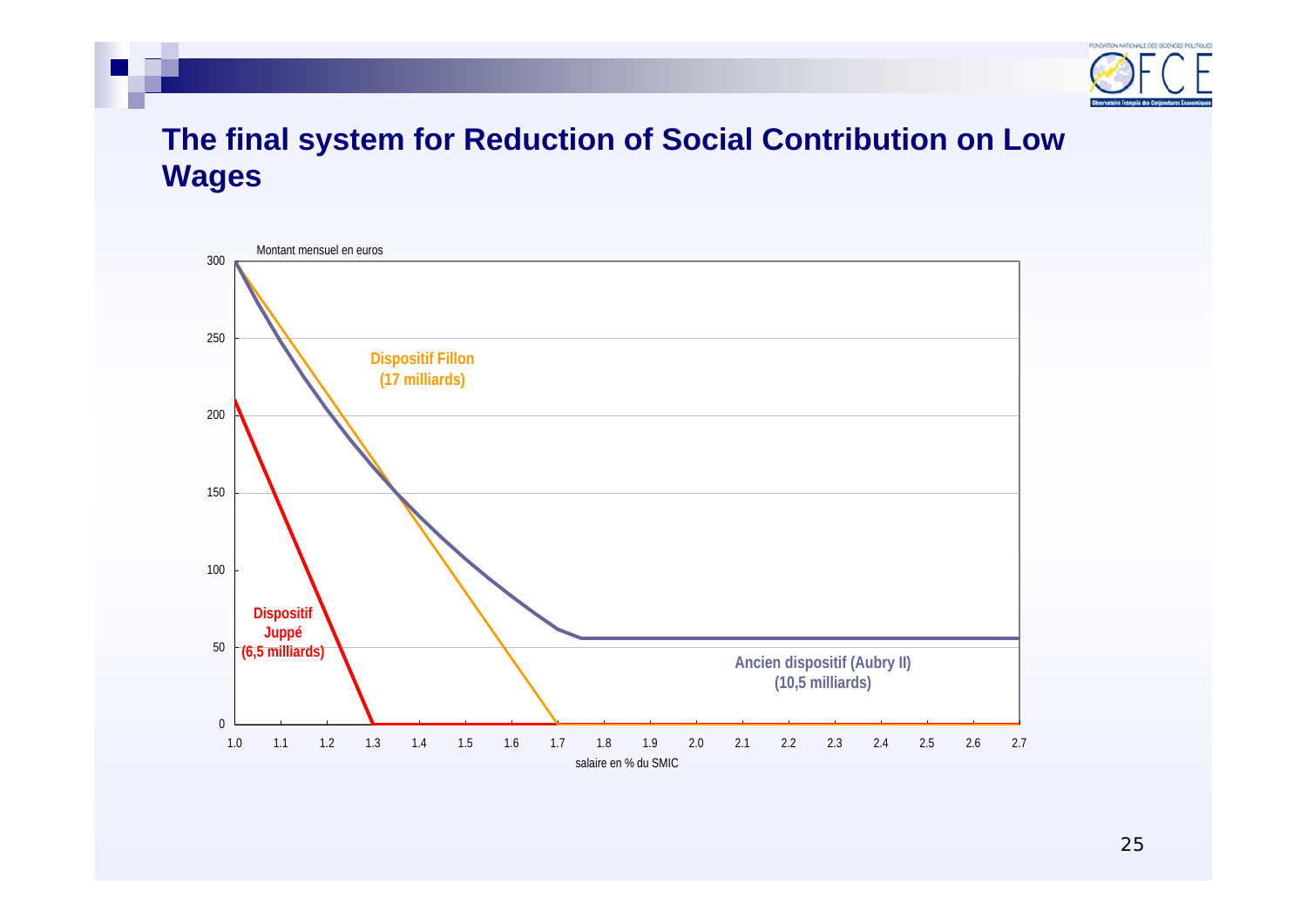

## **« Travailler plus pour gagner plus », 2007**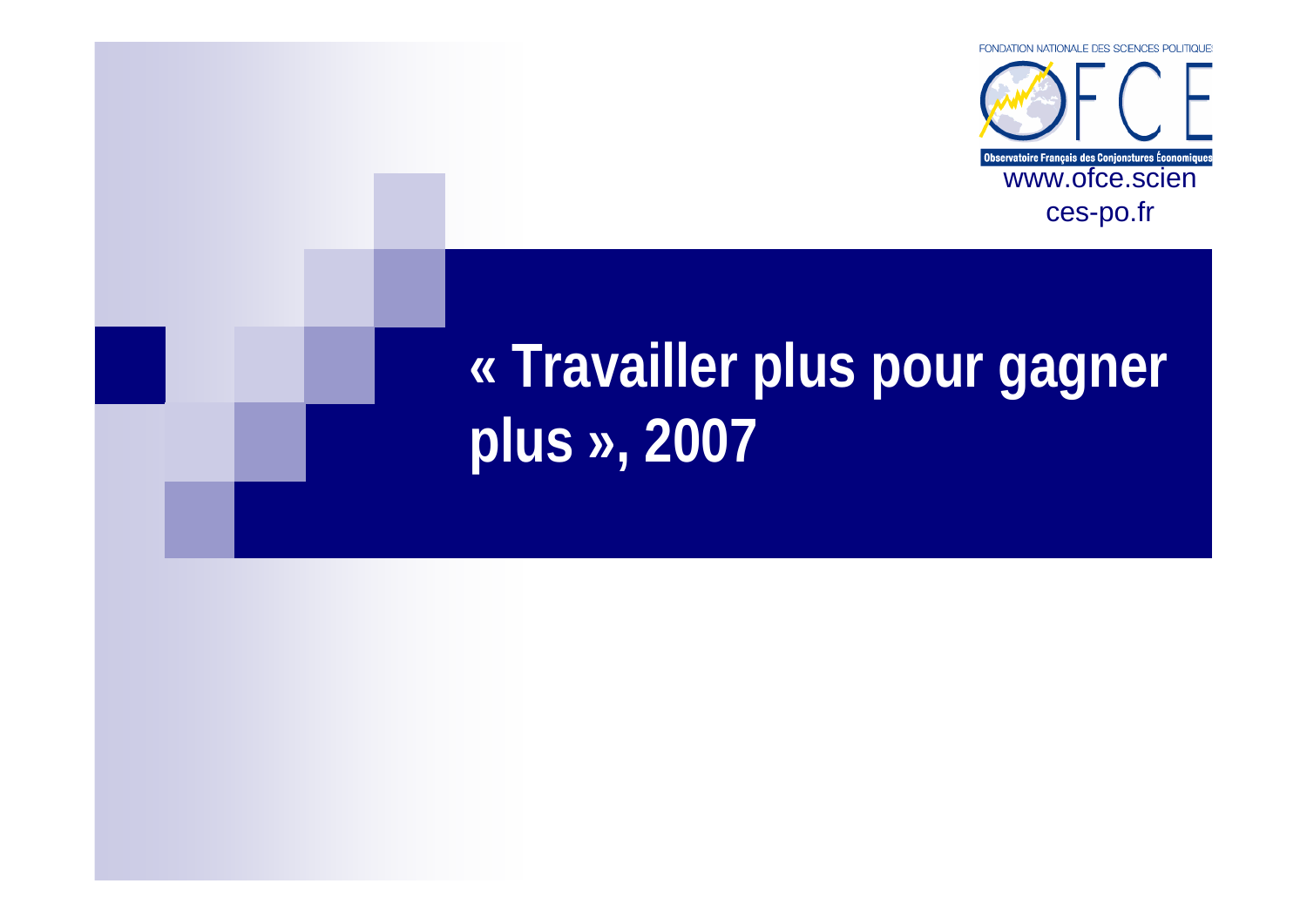

#### $\mathcal{L}_{\mathcal{A}}$ **Lump Sum of Reduction of Social Contribution payed by the Firms**

- $\Box$ 1,5 € per Supplemental Hour in the firms of less than 20 persons and 0,5 € in the firms of more than 20 persons.
- $\mathcal{L}_{\mathcal{A}}$  **Harmonization of the over payment of supplemental hours**
	- $\Box$ 25 % every where for every supplemental hours.
- $\mathcal{L}_{\mathcal{A}}$ **Supplemental Hours Are Free of Taxes on Revenue**
- $\mathcal{L}_{\mathcal{A}}$  **Reduction of Social Contributions payed by the employees**
	- $\Box$ No charges on supplemental Hours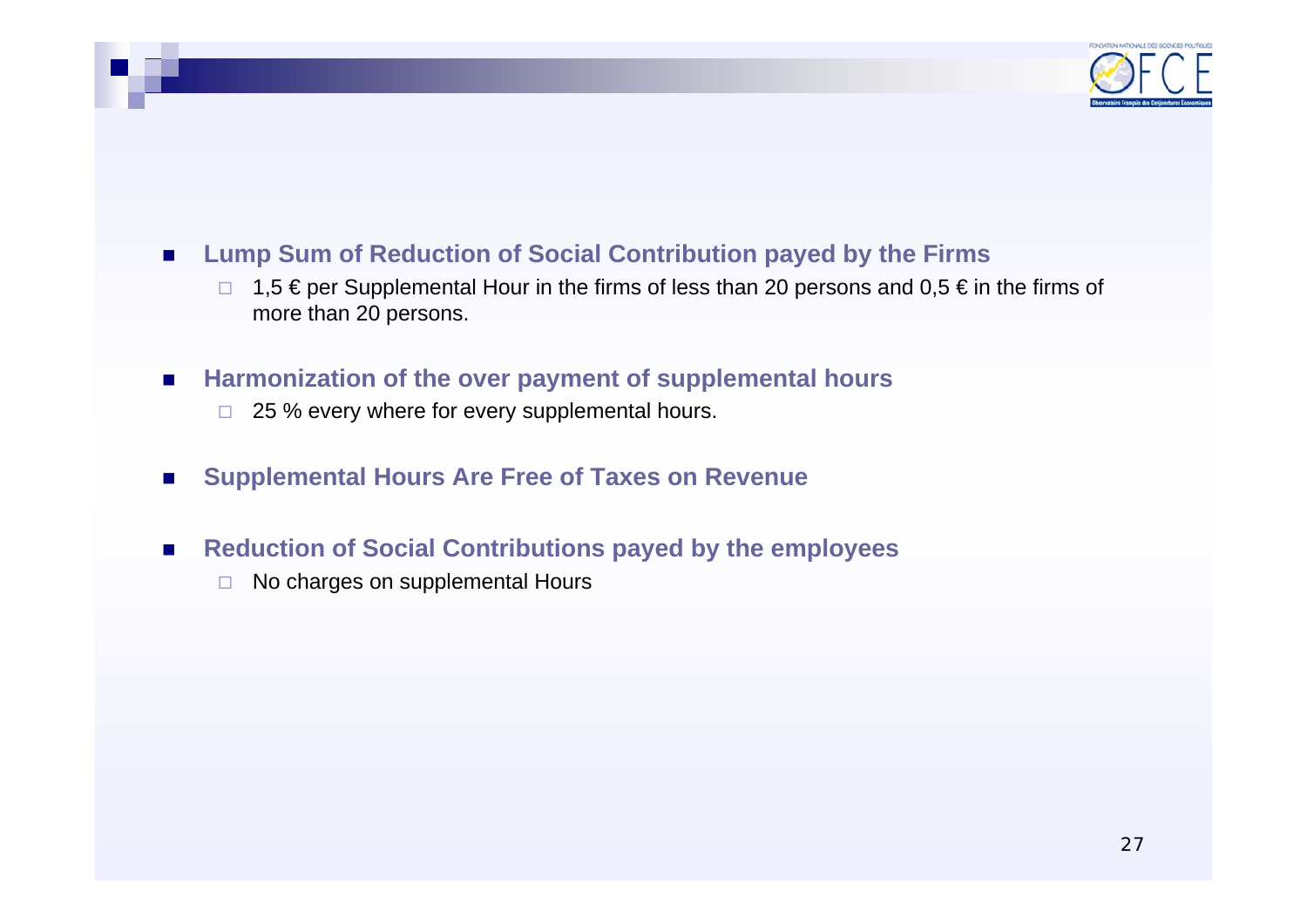

### **The New System for Supplementary Hours in 2007**

En %

| Salaire en proportion du Smic     | 1       | 1.1     | 1.2     | 1.33    | 2.0    |
|-----------------------------------|---------|---------|---------|---------|--------|
| Surcoût d'1 HS                    |         |         |         |         |        |
| Entreprises de < 20 salariés      | $-5,2$  | $-3,0$  | $-1,2$  | 0,6     | 8,0    |
| Entreprises de > 20 salariés      | $-11,2$ | $-10,3$ | $-9,6$  | $-7.8$  | $-1,7$ |
| Différence de coût entre HS et HN |         |         |         |         |        |
| Entreprises de < 20 salariés      | 2,2     | 5,4     | 7,8     | 10.1    | 18,8   |
| Entreprises de > 20 salariés      | 11,0    | 12,1    | 13.0    | 15.3    | 22,9   |
| Surcoût d'1 HC                    |         |         |         |         |        |
| Entreprises de < 20 salariés      | $-15.4$ | $-13,2$ | $-11,6$ | $-10.0$ | $-6,2$ |
| Entreprises de > 20 salariés      | $-5,0$  | $-4.3$  | $-3,8$  | $-3,3$  | $-2,1$ |

Source : Calcul OFCE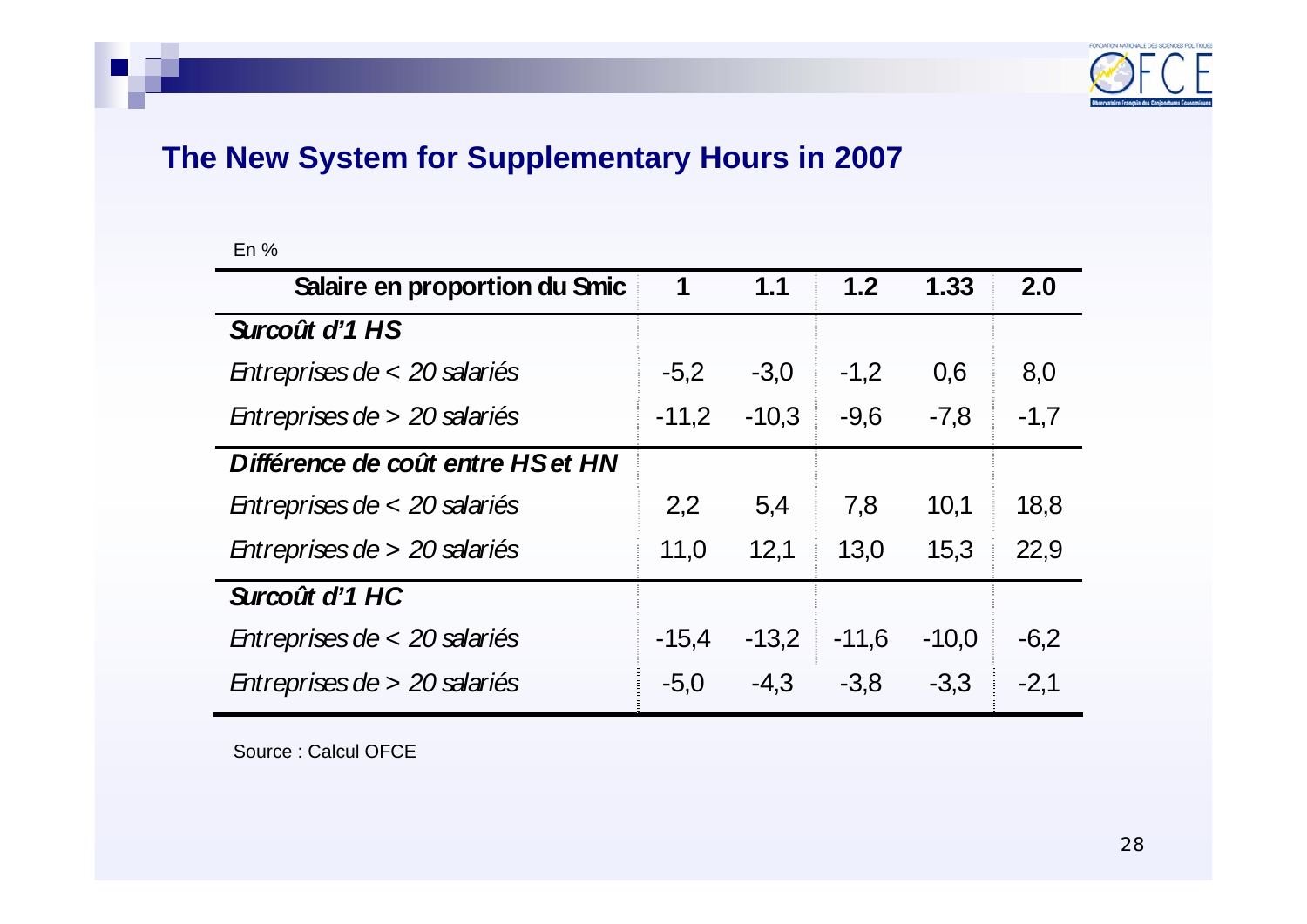

### *Some hypothesis about the Impact of the new System for overtime Hours*

|                     | PB  | <b>Emploi</b><br>milliers) | Chômage | Déficit<br>(milliards) |
|---------------------|-----|----------------------------|---------|------------------------|
| $\Delta h = 0.8 \%$ | 0,4 | -38                        | 0.1     | $-3,8$                 |
| $\Delta h = 1.6\%$  | 0,5 | $-157$                     | 0,6     | $-5,1$                 |
| $\Delta h = 2.0 \%$ | 0,6 | $-231$                     | 0,8     | $-5,9$                 |
| $\Delta h = 3.0 \%$ | U.7 | $-383$                     | 1.4     | $-7.7$                 |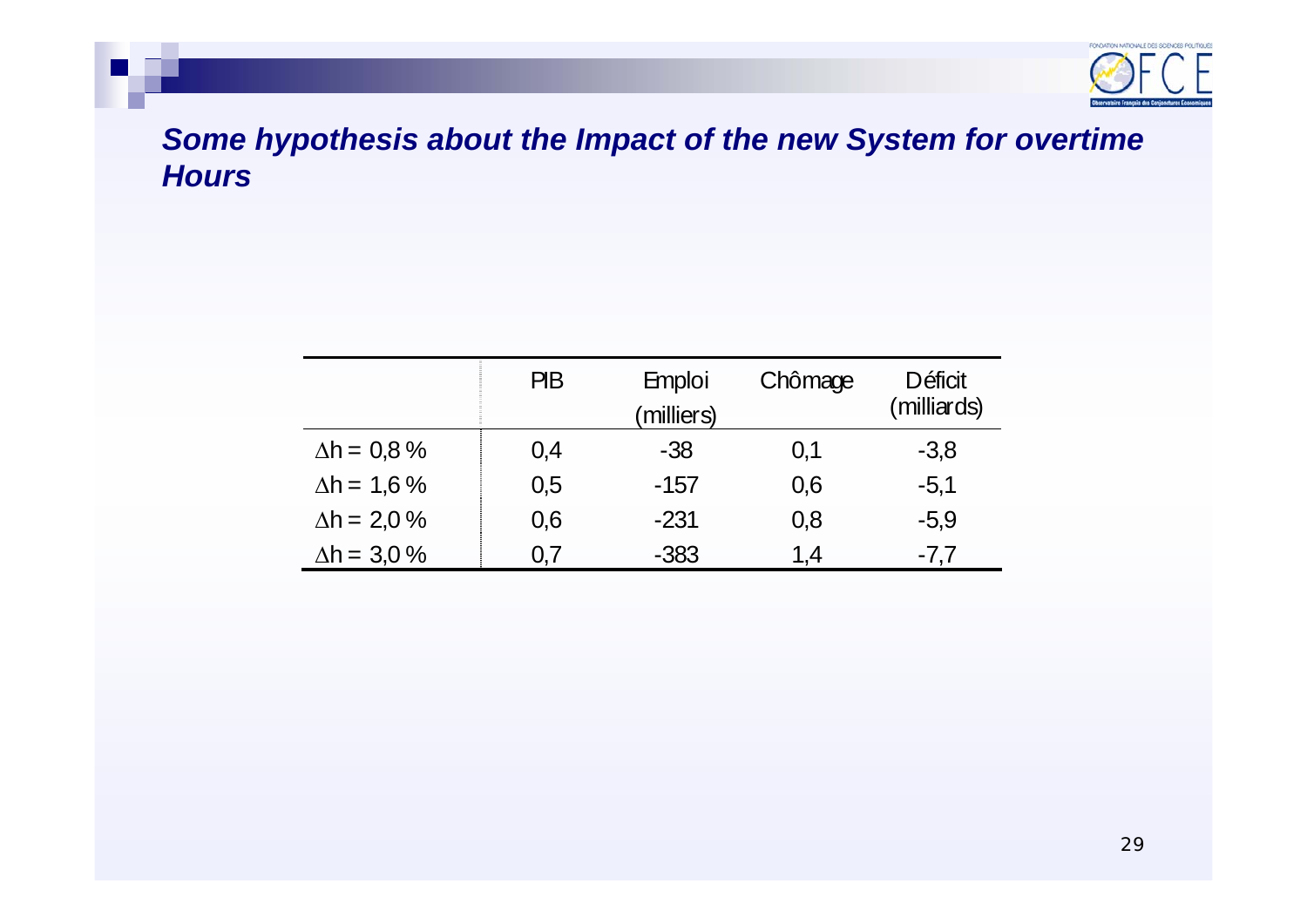

# **Developping low wage jobs**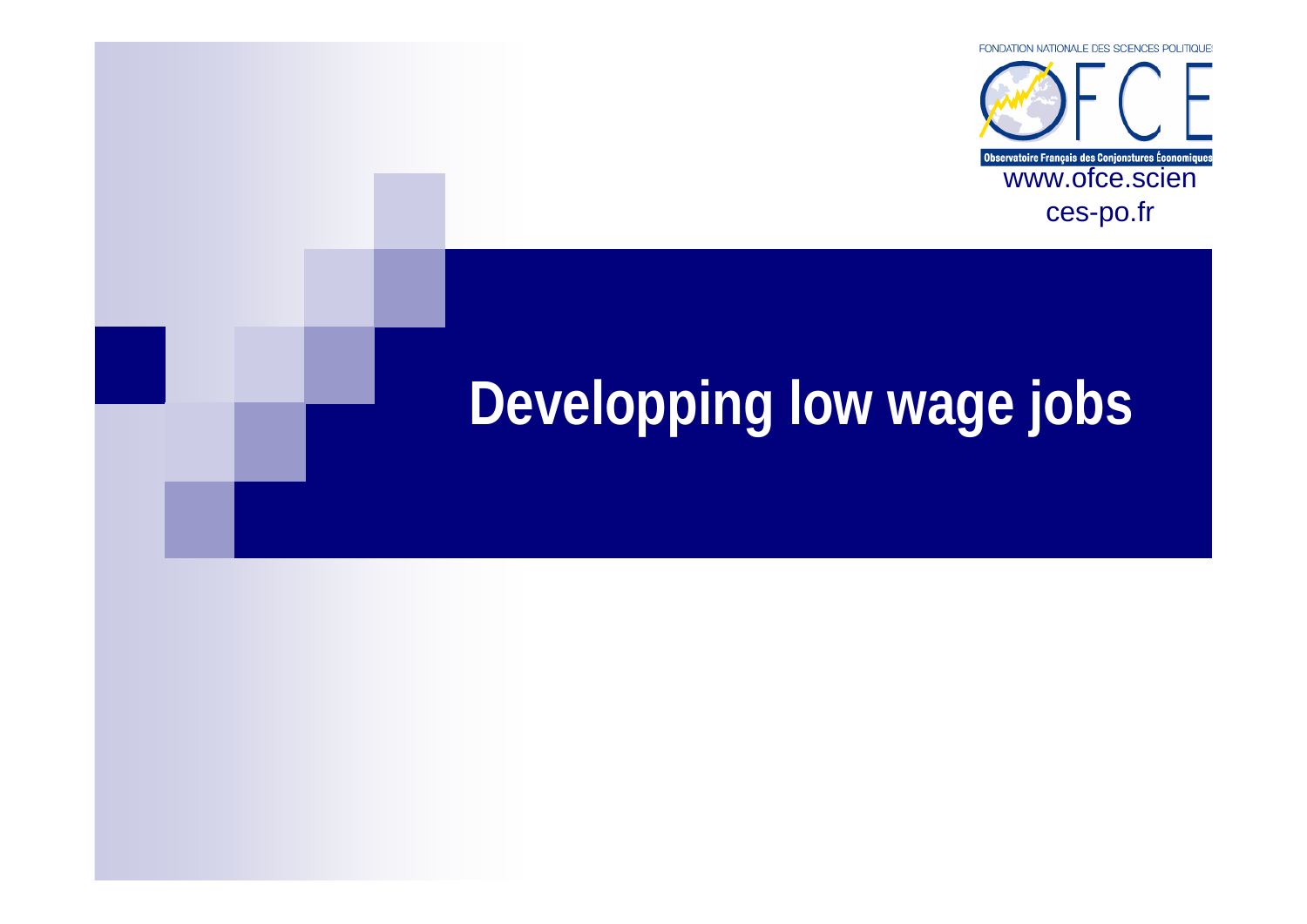

## **A common challenge: mass unemployment**

 $\blacksquare$  In France growth has become richer in labour in the 1990s, thus limiting unemployment growth

 $\mathcal{L}^{\text{max}}$  In Germany productivity growth has even speeded up in the 1990s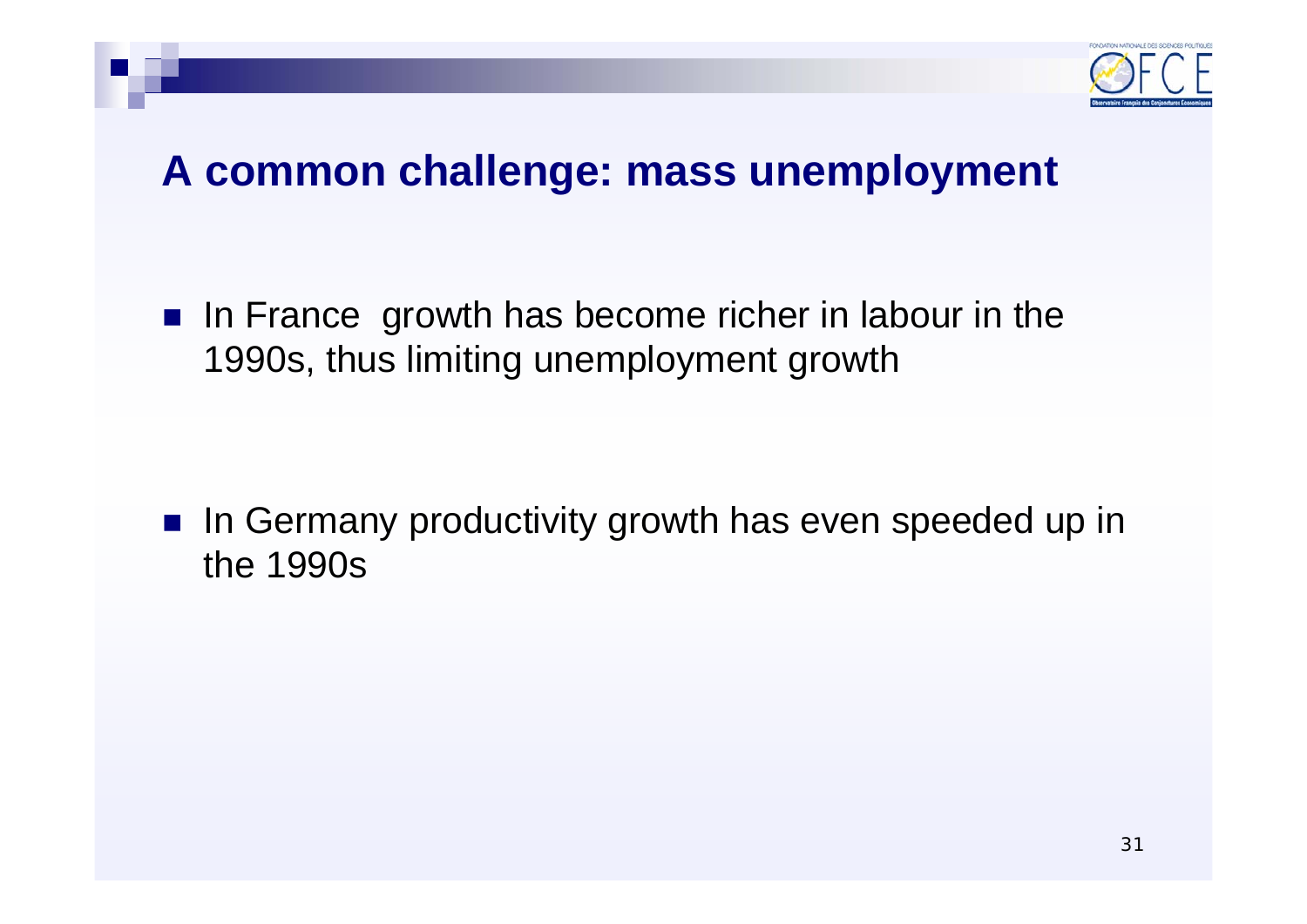

## **Two different philosophies**

- L. A more interventionnist stance in France
- L. A minimalist intervention in Germany until recently as labour market policy falls into the domains of social partners.
- $\mathcal{L}(\mathcal{A})$  Reasons for change: failure of Schroeder's « Pact for Labour » and furtherdeterioration of the labour market situation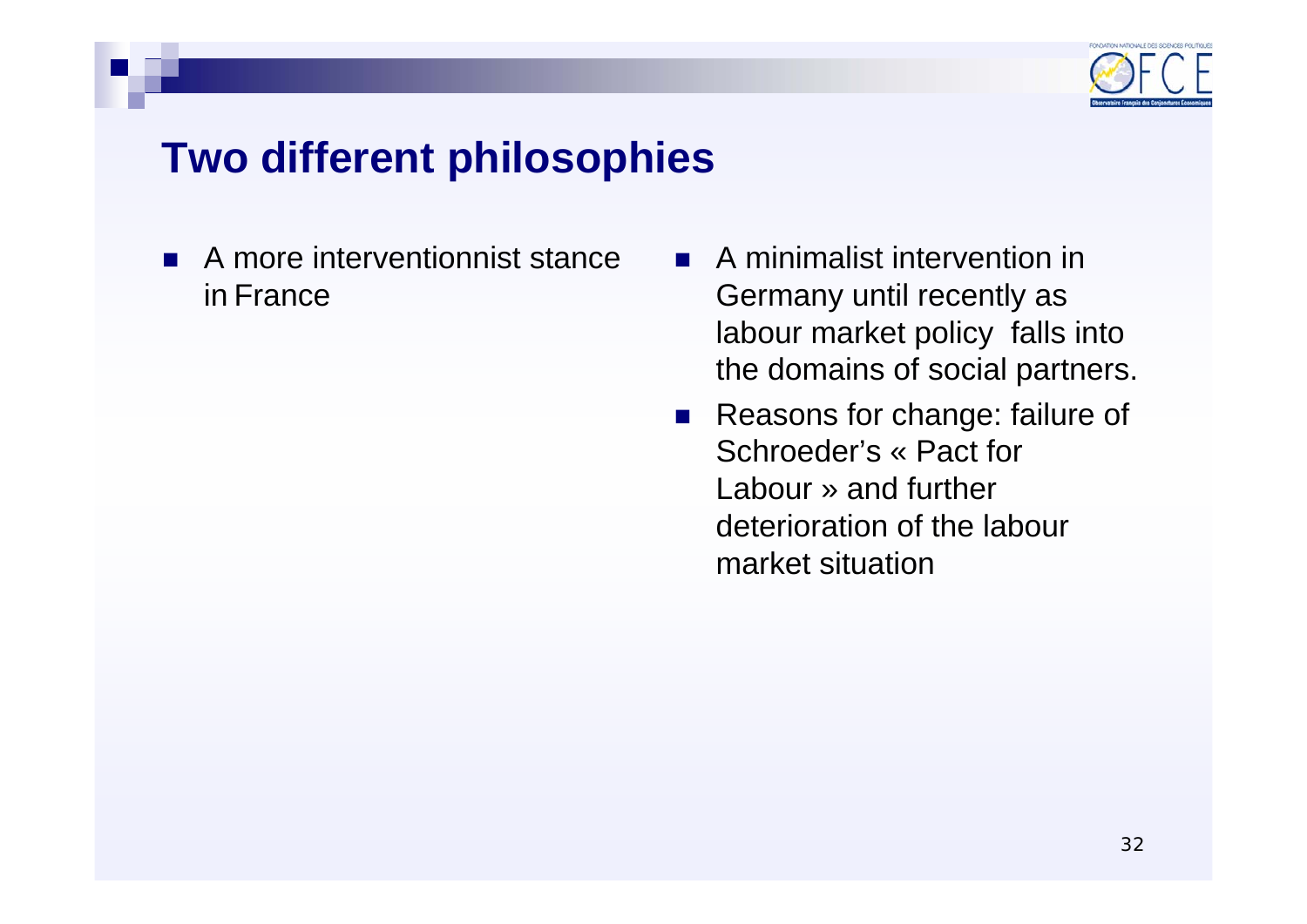

## **Similarities**

 **Passive labour market policies focussing on early retirement and withdrawals from the labour force**

**Subsidized jobs:** 

**France: social contributions exemptions for young workers in vocational training, CEC, public utility jobs and non-profit sector**

**Germany: SAM and ABM, public utility jobs and non-profit sector**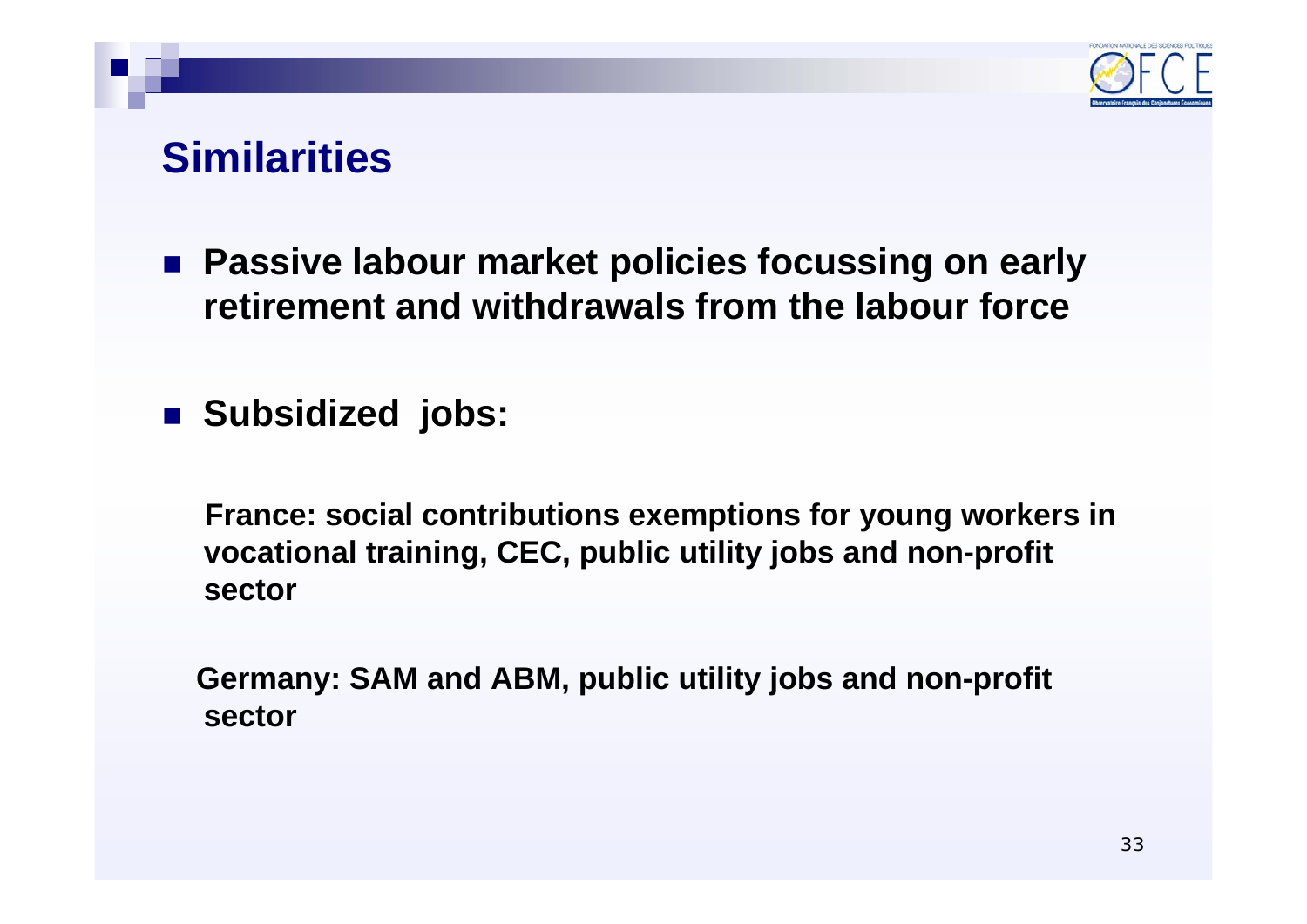

## **Differences**

### **France**

- П Minimum wage (SMIC) and minimum income (RMI)
- П Generalised reduction in employer's social contributions
- $\mathcal{L}_{\text{max}}$  Reduction in employer's social contributions focussed on lowskilled/low-wage workers
- П Individual incentives to go back to work

### **Germany**

- П No minimum wage, minimum income (Sozialhilfe)
- П Late generalised reduction in employer's social contributions (eco-tax and VAT increase)
- **Late reduction in employer's social** contributions focussed on lowskilled/low-wage worker (mini/midi jobs)
- **Late Individual incentives to go** back to work (Kombilohn, Hartz laws)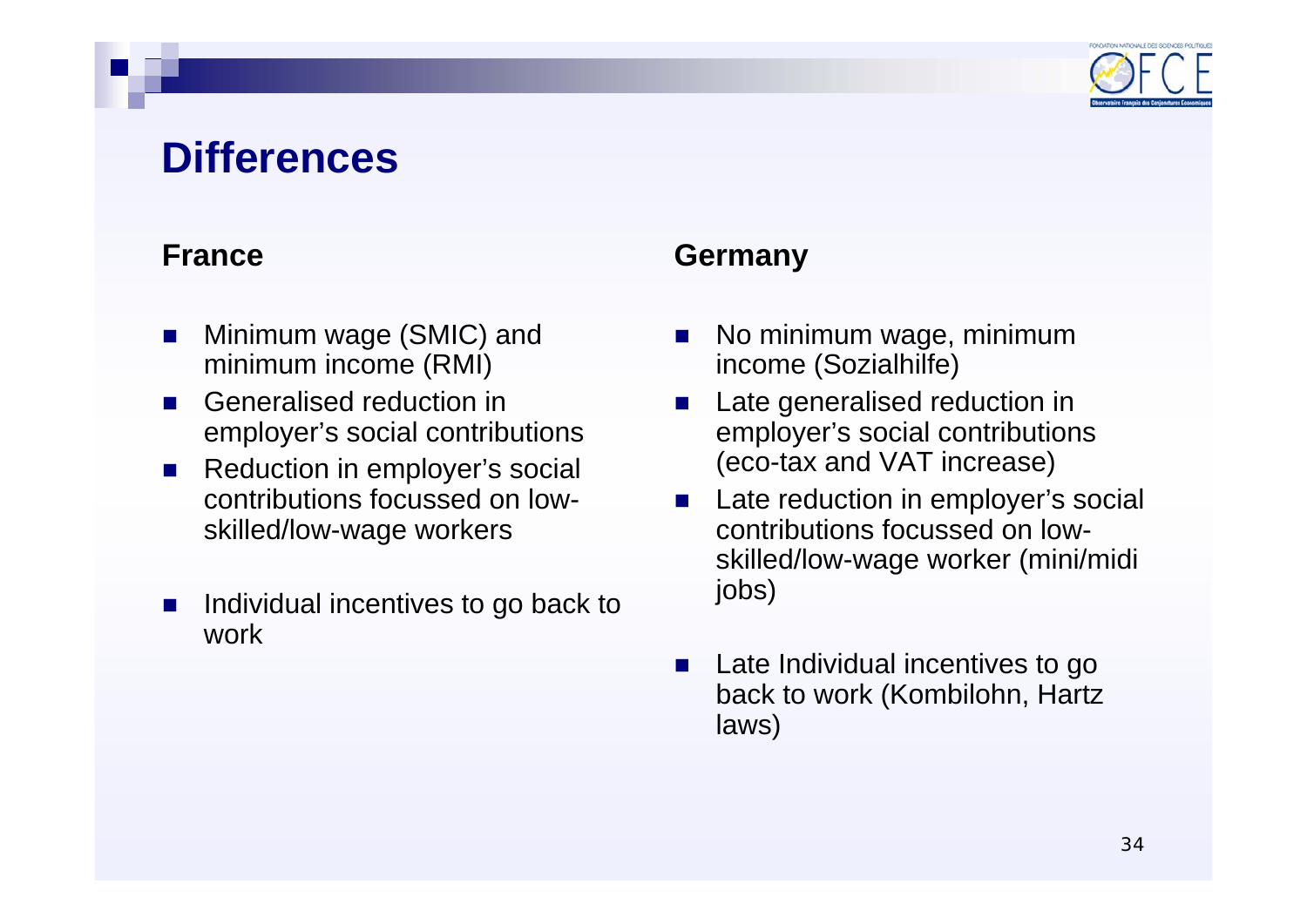

### **Focus on the low-skilled**

- Unskilled workers face a specific unemployment issue: competition from low wage emerging countries Technical progress and capital/labour substitution lead unskilled jobs to disappear in industrial sectors and more and more often in some service sectors
- A targeted measure is more efficient than a global measure in terms of job creation to budget costs ratios. It is less costly to create low wage jobs than higher wage jobs.
- T. Lowering the cost of unskilled jobs would allow to create jobs in the *services to people* sector (domestic care, shops, hotels-cafesrestaurants) that are underdeveloped in France and in Germany (Benchmarking Group Report), due to the excessive cost of unskilled work.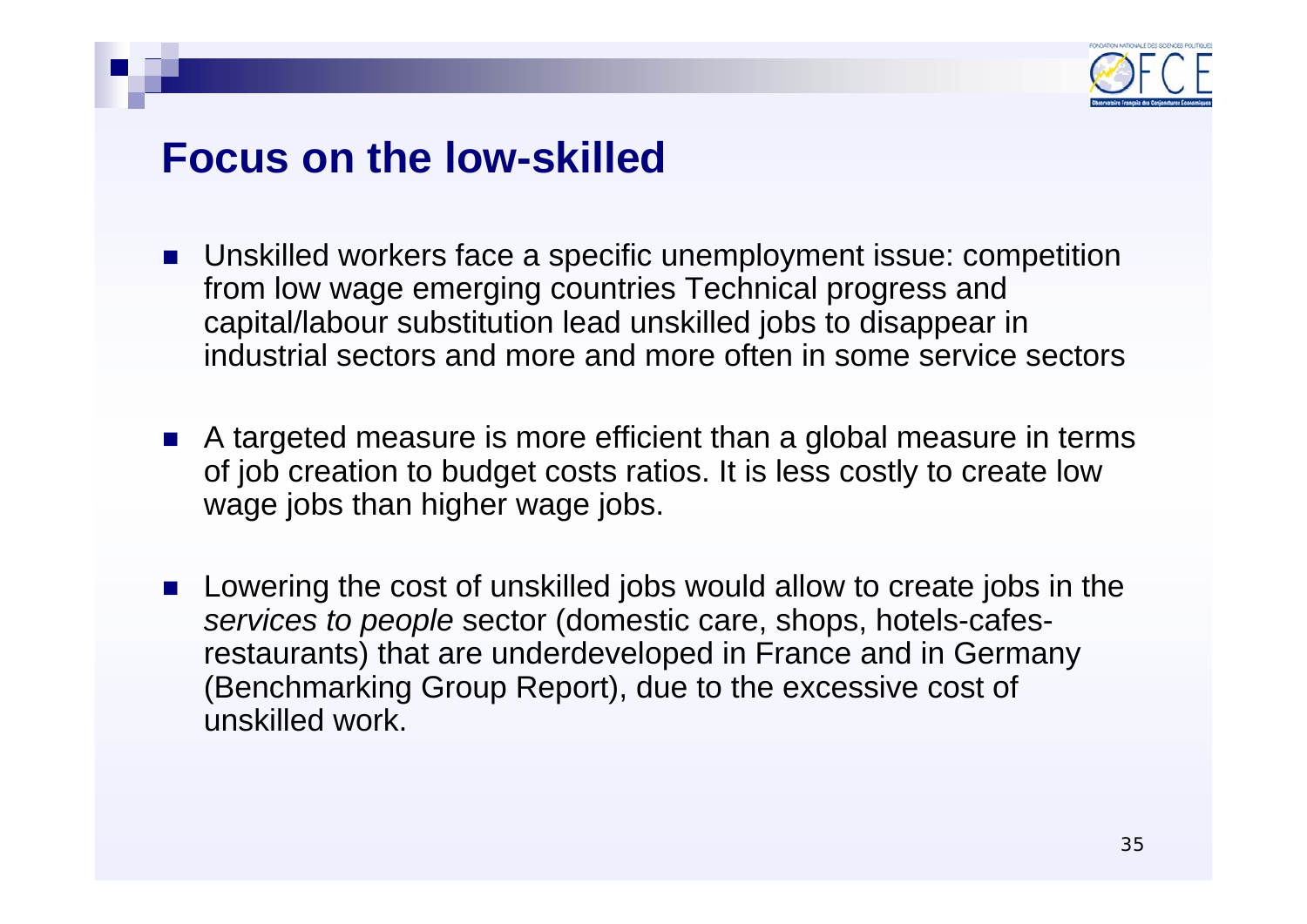

## **Differences in low-skilled unemployment**

- $\mathbf{r}$ Low-skilled unemployment was initially lower in Germany than in the EU average.
- Job destruction in industry in the 1990s increased low-skilled unemployment to more than EU average
- ▉ In France early policy measures lowered low-skilled unemployment, which is still higher than EU average

|                                 | 1995        | 2000 | 2007 |
|---------------------------------|-------------|------|------|
| <b>Germany</b>                  |             |      |      |
| Harmonized unemployment rate    | 8.2         | 7.9  | 8.6  |
| Low-skilled unemployment rate   | <b>12.8</b> | 12.5 | 17   |
| Share of long-term unemployment | 48.7        | 51.5 | 56.6 |
| <b>France</b>                   |             |      |      |
| Harmonized unemployment rate    | 11.9        | 10.2 | 8.0  |
| Low-skilled unemployment rate   | <b>15.9</b> | 15.4 | 12.3 |
| Share of long-term unemployment | 40.3        | 39.7 | 40.2 |
| UE                              |             |      |      |
| Harmonized unemployment rate    | 10.8        | 8.4  | 7.2  |
| Low-skilled unemployment rate   | 14.2        | 11.6 | 10.9 |
| Share of long-term unemployment | 47.8        | 45.5 | 42.8 |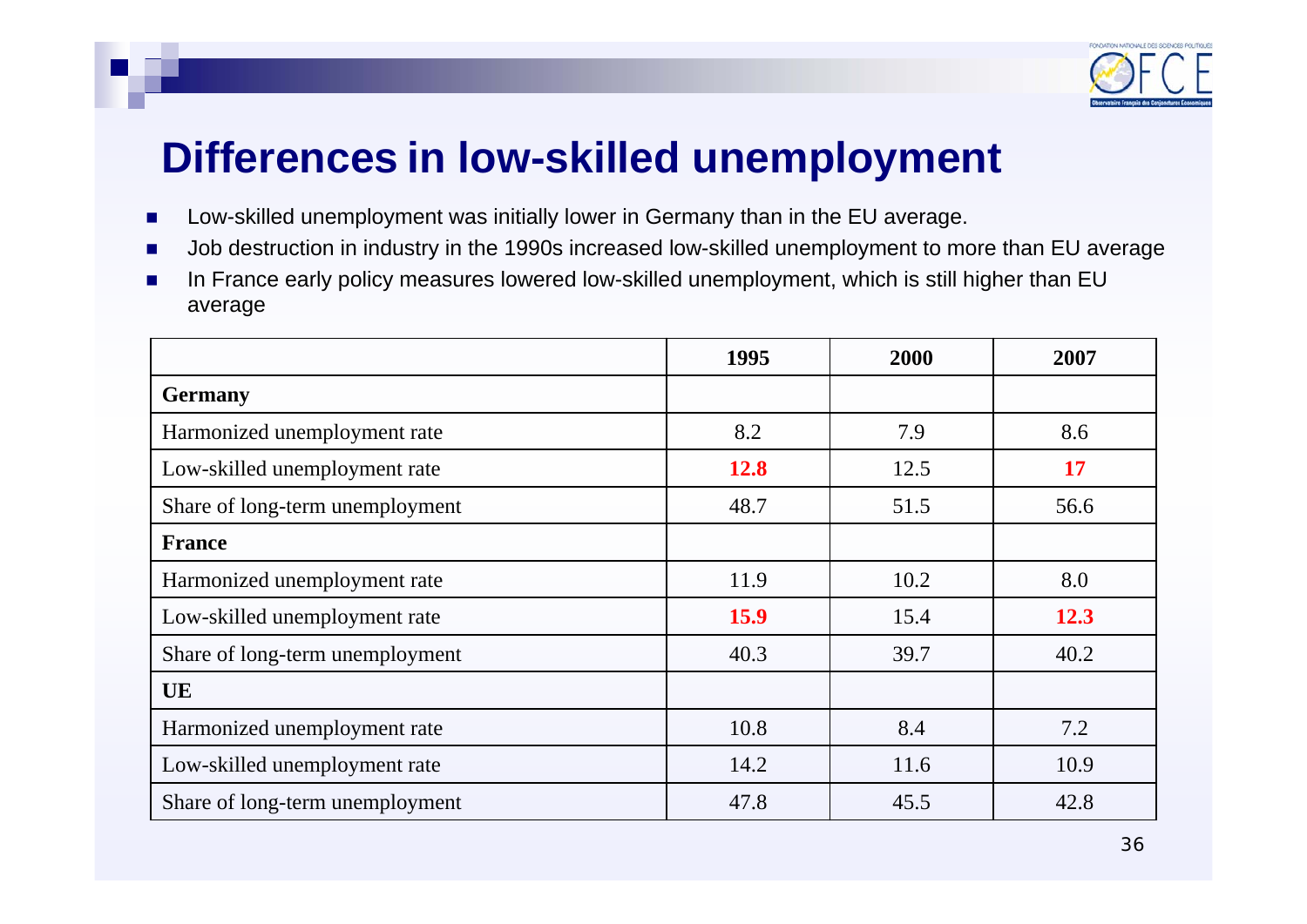

## **Reduction in social contributions: France**

### Prevailing philosophy reducing labour costs

- П Social contribution cuts on low wages have been progressively implemented since July 1993.
- Since June 1996, specific social contributions rebates were introduced for companies implementing working-time reduction while creating jobs (Loi Robien, June 1996, Loi Aubry 1, June 1998)
- $\mathcal{L}_{\text{max}}$  In January 2000, all companies having signed an agreement on the 35-hour week were given contributions' rebates. The objective was to compensate partly for the rises in wage costs resulting from lower working time.
- Since 2003, the cut was no more linked to the 35-hour working week: a single cut was introduced, decreasing from to 1 since 1.7 (then 1.6 SMIC). In 2005, it benefited 10.5 million employees.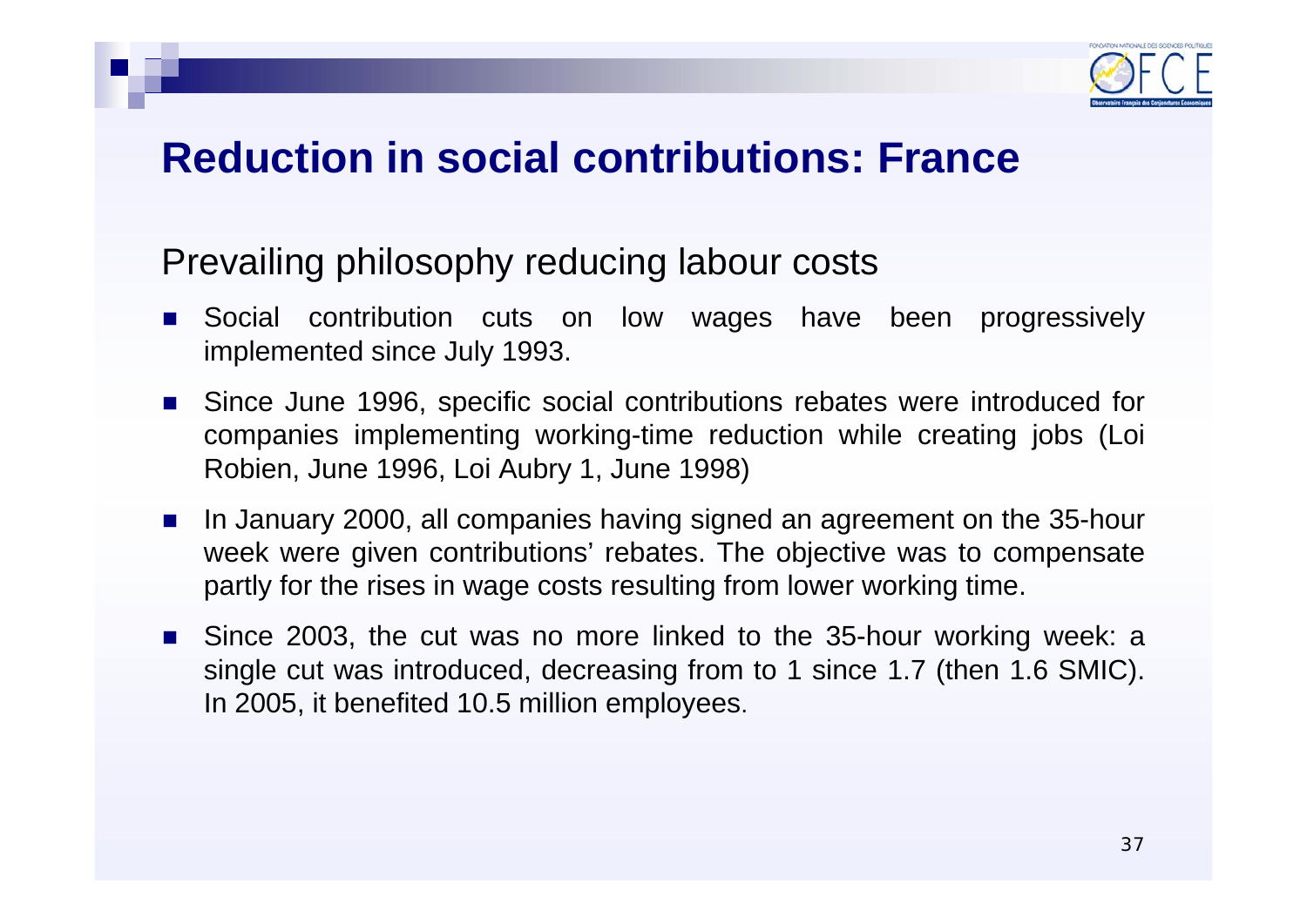

## **Individual incentives: France**

- $\mathcal{L}_{\mathcal{A}}$  In 1987, introduction of a minimum income, the RMI, a differential benefit for the unemployed accounting for their family situation. In principle, the RMI is entitled only to people who make efforts to be back on employment, but this restriction does not apply in practice.
- T. The gap between wage and insurance benefits incomes is very small for unskilled workers, especially when only part-time jobs are available. Thus, unskilled workers can fall into an "inactivity trap". As the SMIC aims at ensuring a minimum living standard for workers, the RMI cannot be significantly lower. So a worker married and earning 0.5 SMIC has a lower income than the RMI: his work does not pay.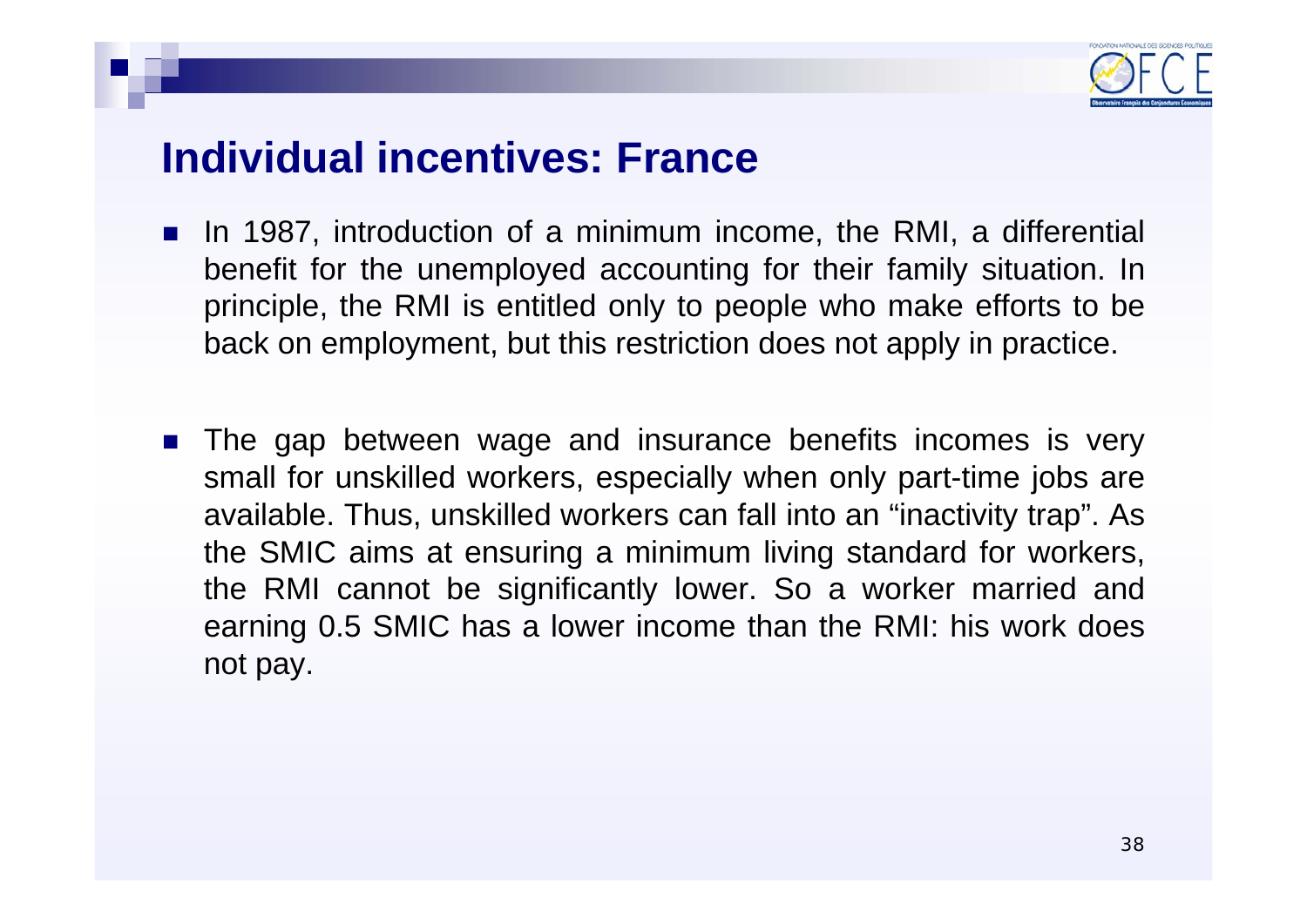

## **Individual incentives: France**

- **In 1998 a first measure aiming at making work pay on a transitory** basis was introduced: the RMI incentive (the *intéressement)*. This system entitled a RMI earner to continue to benefit from part of the RMI in the first year after starting a job, as only half of wage earnings were taken into account for the calculation of the RMI.
- A working tax credit (Prime pour l'emploi (PPE)) has been introduced in 2001 in addition to employers' contributions cuts. In the same time, housing allowances, dwellings taxation, income taxation were modified to allow low-wage workers to be entitled to benefits previously entitled to RMI earners only.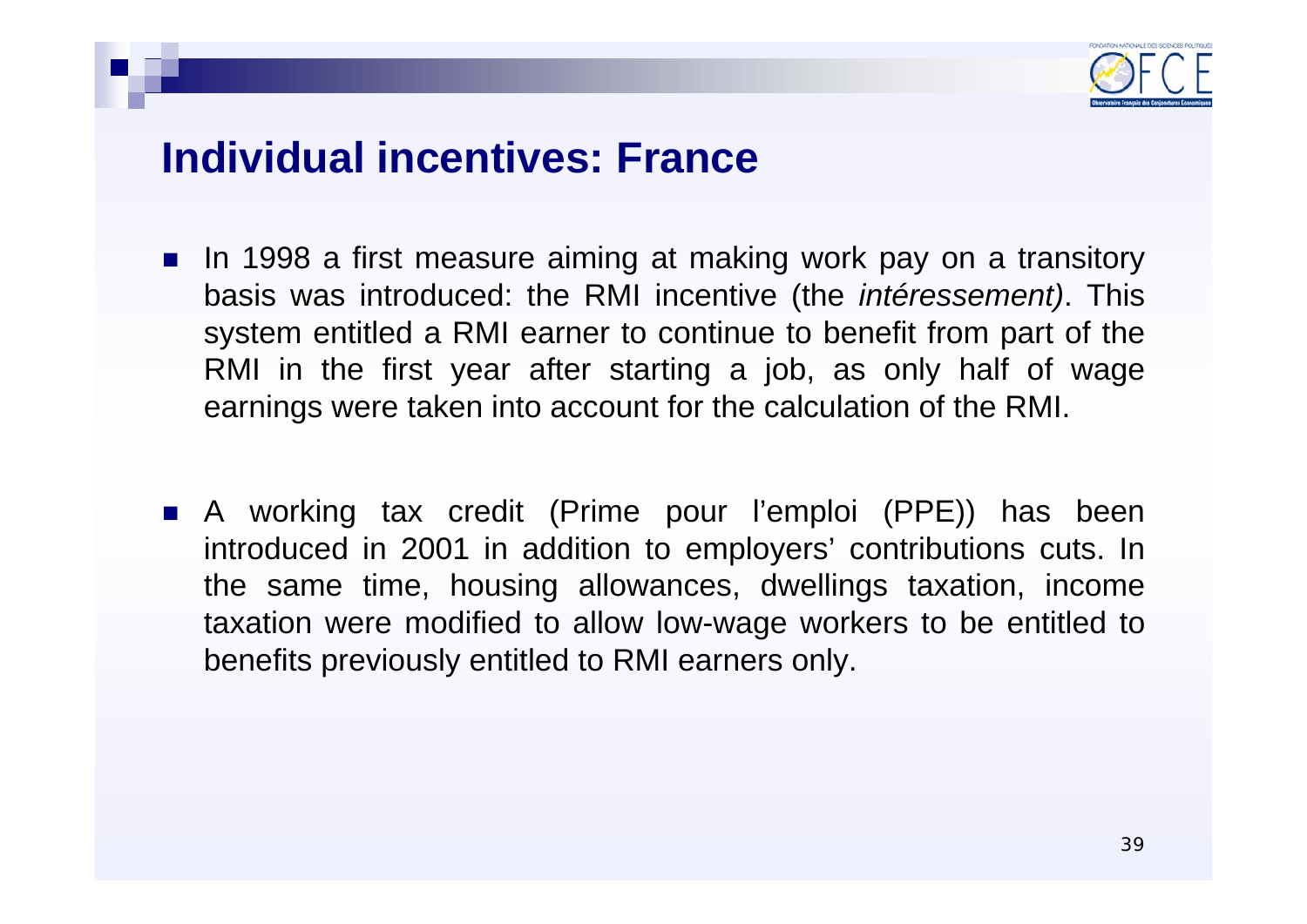

## **Reduction in social contributions: Germany**

L. Development of mini-jobs (part-time work with monthly wage lower than 400 euros) with reduced employers' social contributions

 $\mathcal{L}(\mathcal{A})$  Hartz II (2003) further development of mini jobs and introduction of midi-jobs (between 400 and 800 euros) with progressive cut in employers social contributions

Reduced pension rights and no unemployment insurance as cuts are not completely financed by general taxes.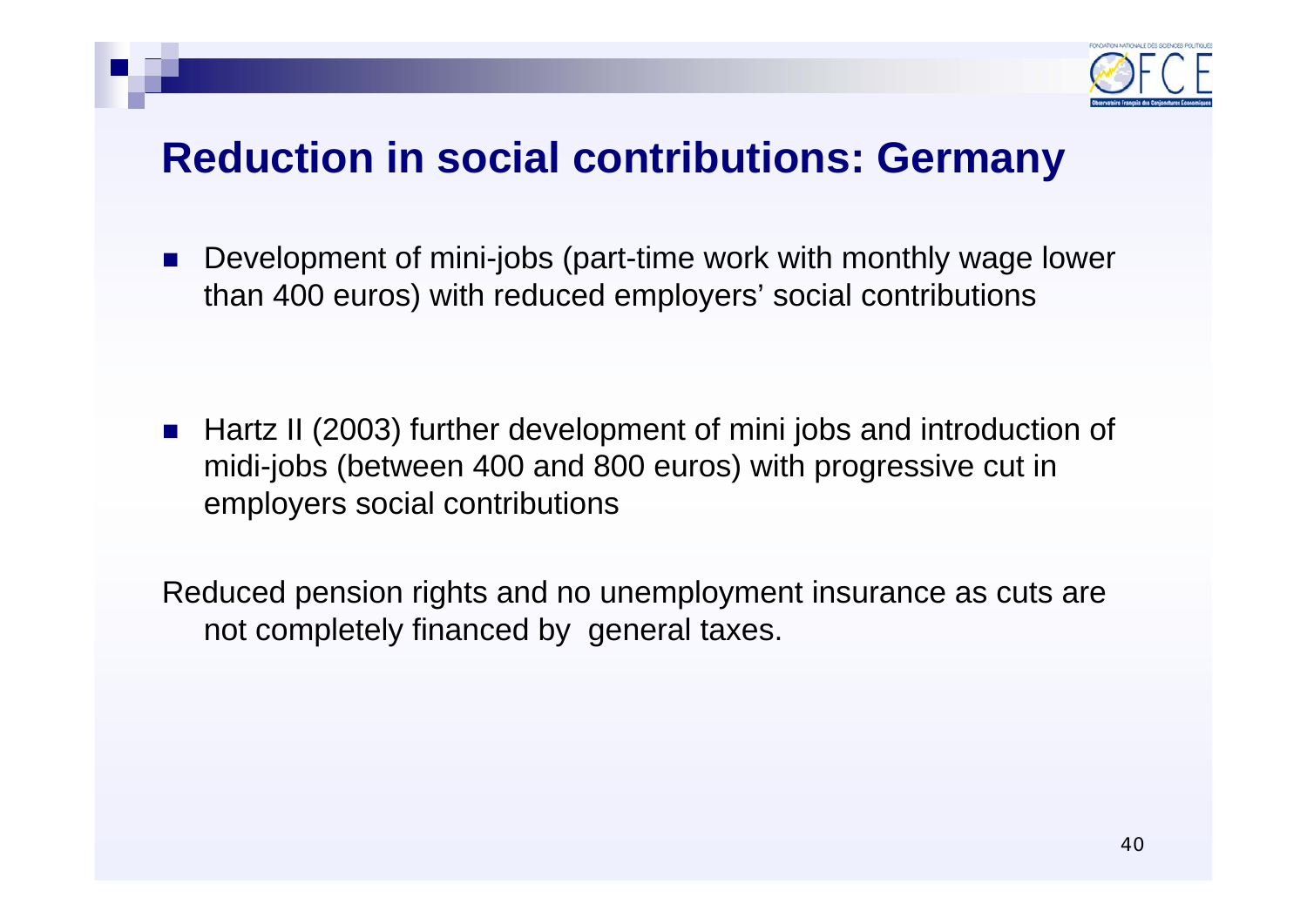

## **Individual incentives: Germany**

Prevailing philosophy of getting people back to work rather than reducing labour costs

- F. Mini jobs with total exemption of employees' social contributions
- T. Midi jobs with total and partial and degressive exemption of employees' social contributions in order to avoid a low-wage trap
- Pilot experience of Kombilohn (CDU supported), combined wage for supporting wages below conventional levels. A social security subsidy covers part of the employees' social contribution and family allowances complete it.
- F. Talks on introduction of the minimum wage (SPD suppported)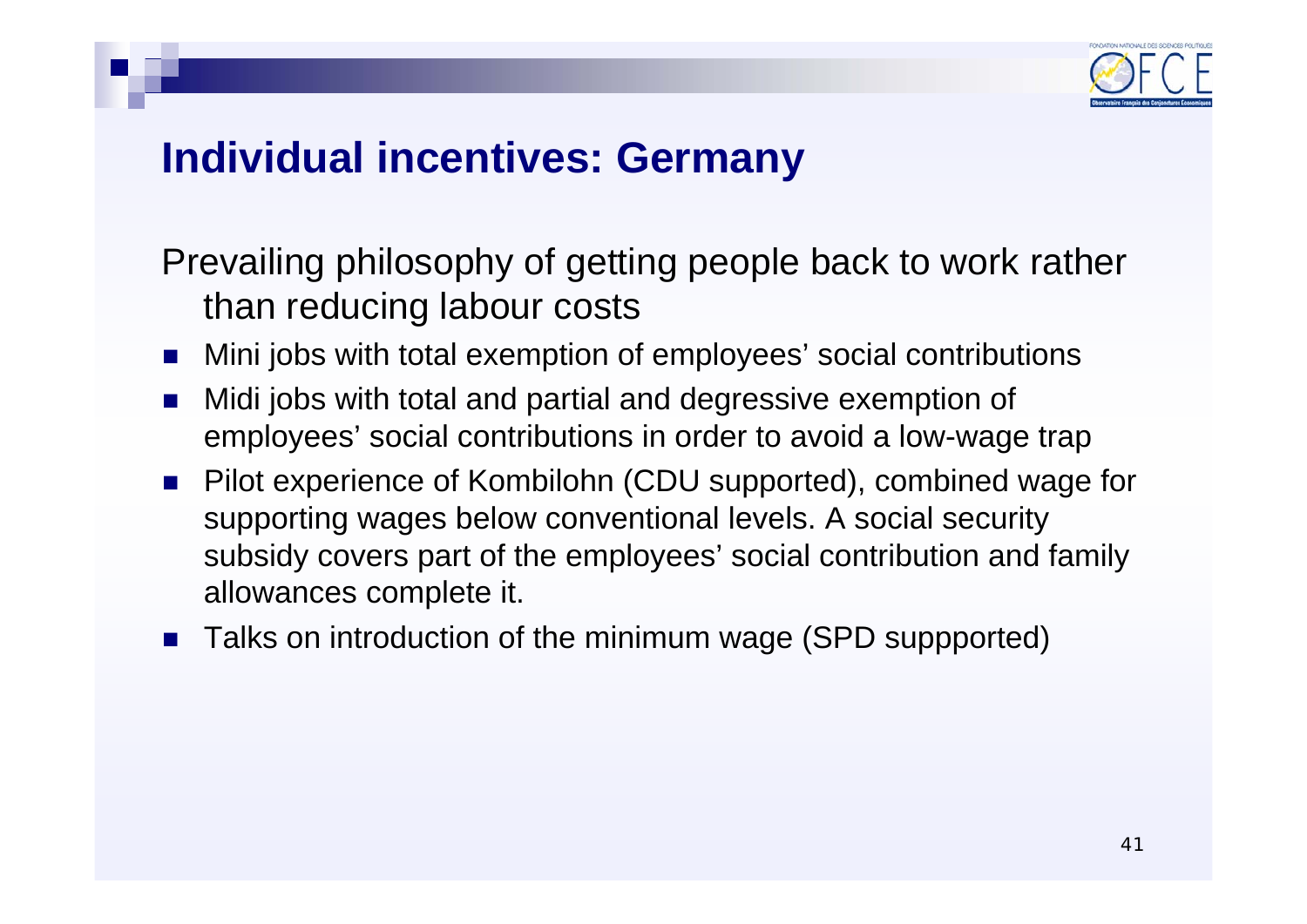

## **Individual incentives: Germany**

Prevailing philosophy of getting people back to work rather than reducing labour costs

- T. 2003 Law and Hartz IV (2005): tougher criteria for job refusal
- T. 2003 Law: reduces duration of unemployment benefit (from 32 to 18 months)
- **Hartz IV (2005): merges long-term unemployment benefits and** social aid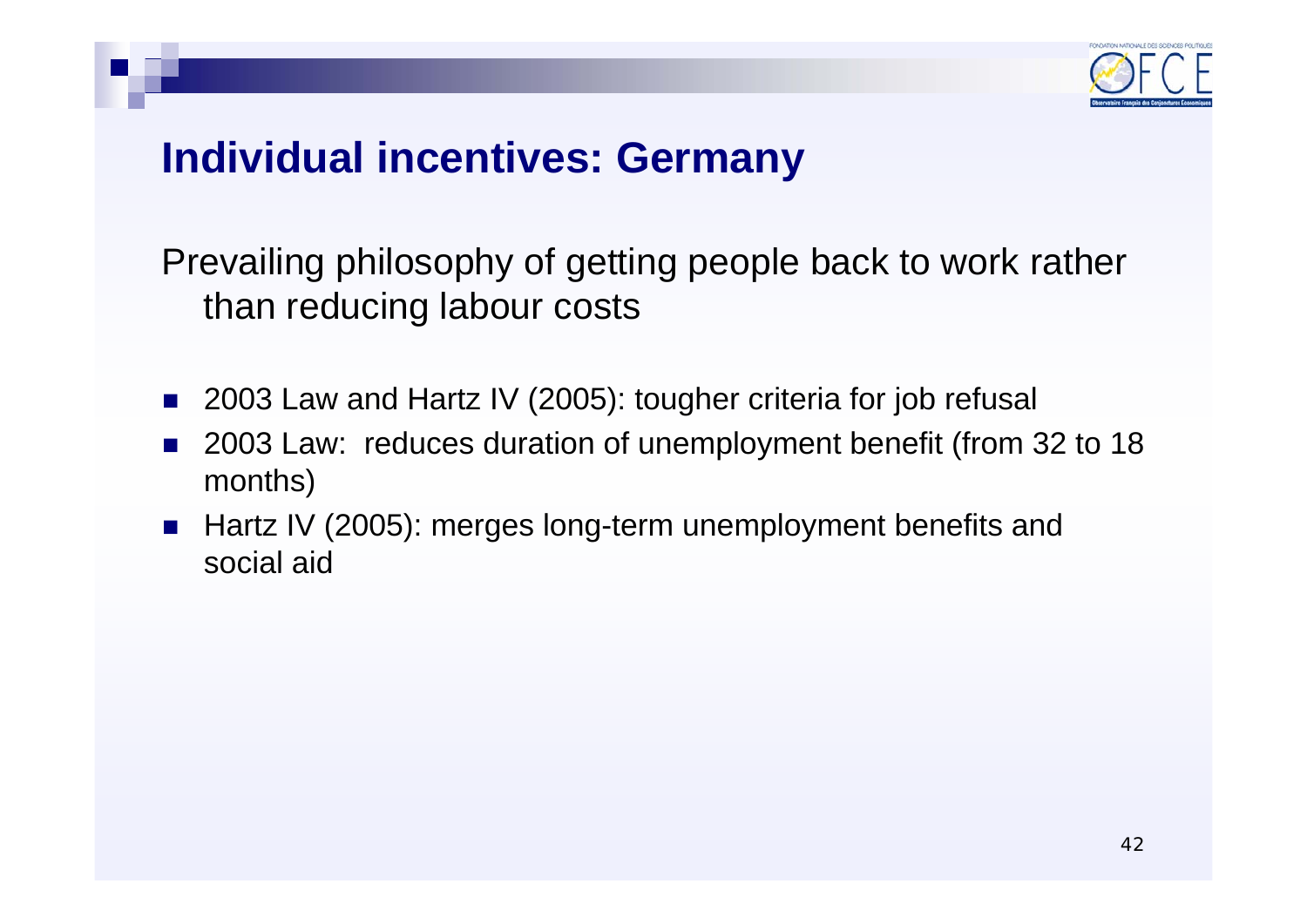

# **An Econometric Measure of Labor Market Flexibility**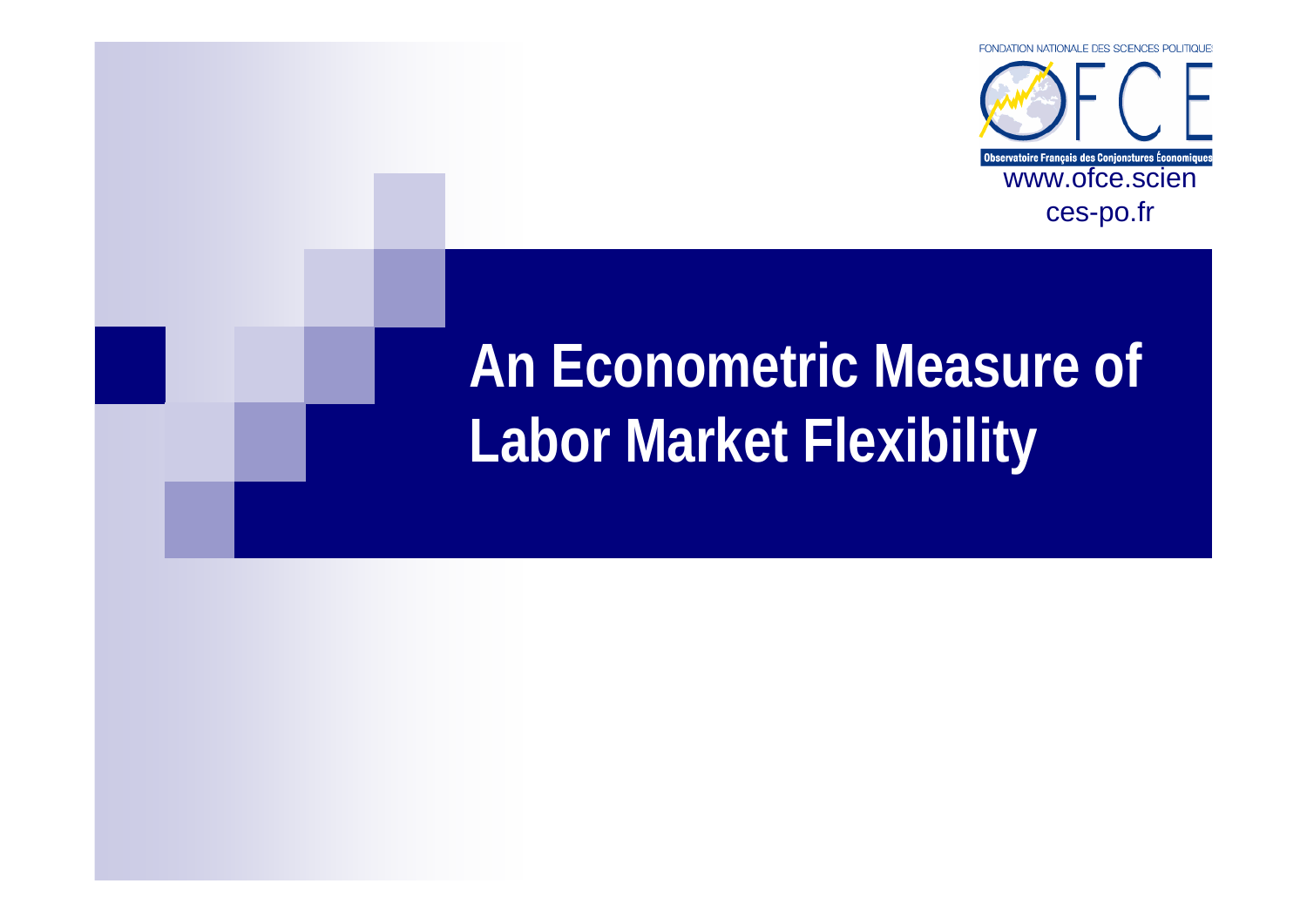

## **German performances based on precarious job creations**

## OECD approach

OECD indicators, called Labour Market Regulation indicators, are usually used to synthetise the rules, which constraint the use of regular/temporary contracts. Not convincing in the French case.

### Temporary jobs

Strategy of flexibility and thus insecurity "at the margin" by creating a two-tier labour markets (temporary jobs and in involuntary part-time work).

|                                                            | <b>France</b> |      | <b>Germany</b> |      |
|------------------------------------------------------------|---------------|------|----------------|------|
|                                                            | 2001          | 2006 | 2001           | 2006 |
| Temporary work (as a % of total employees)                 | 14.9          | 12.9 | 12.4           | 14.2 |
| Involuntary part-time work (as a % of total<br>employment) | 2.5           | 3.8  | 1.9            | 4.2  |

*Sources : Eurostat, National accounts,, calculations OFCE.*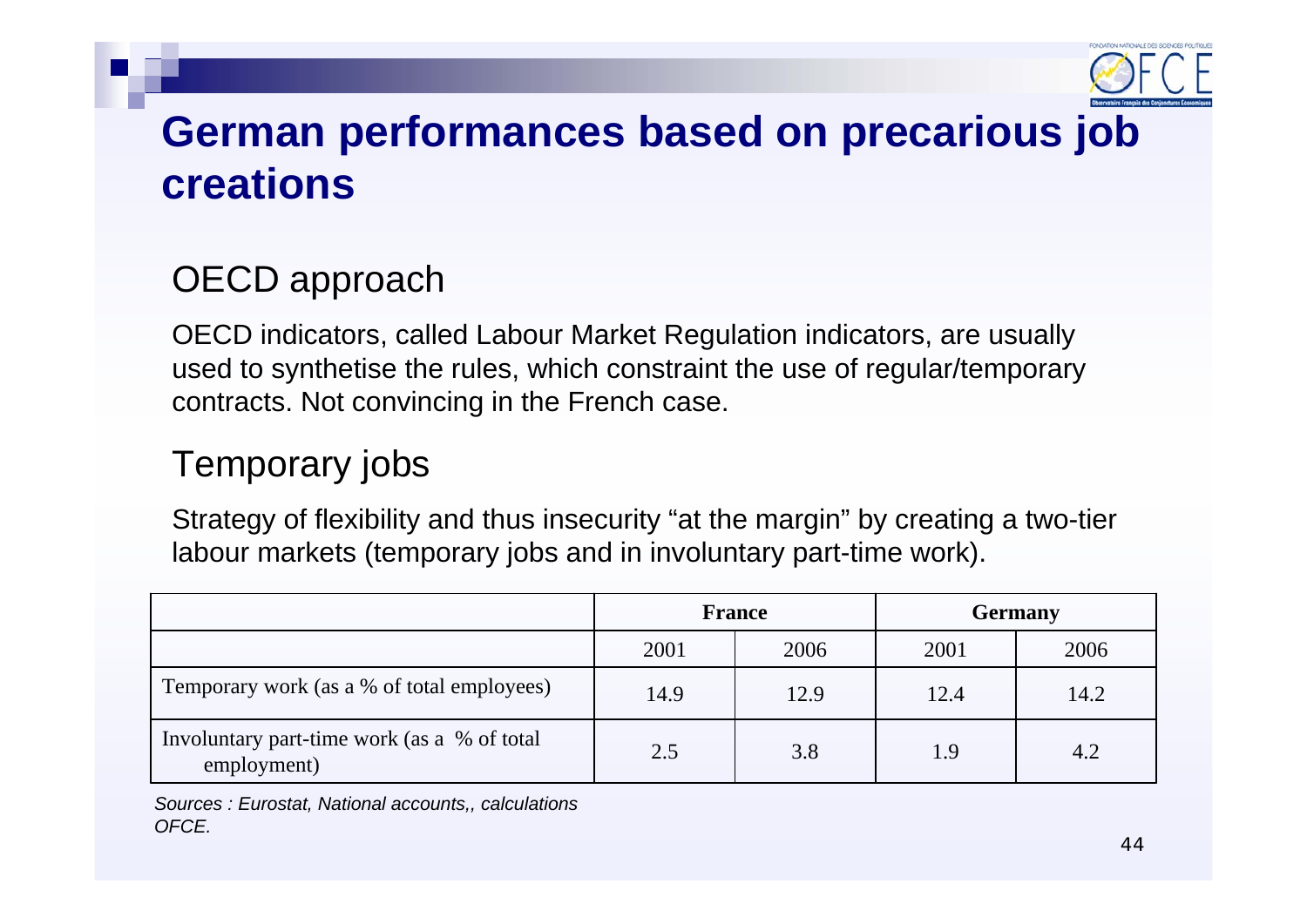

## **Comparison of employment flexibility in France and Germany**

### **Labour flexibility:**

 $\Box$ adjustment dynamics of the labour to output fluctuations

## ■ EC models with a time-varying coefficient

 $\Box$  estimated by the Kalman filter.

#### $\mathbb{R}^3$ Dataset

- □ Sample: 1980q1-2007q4.
- $\Box$ Source: OECD.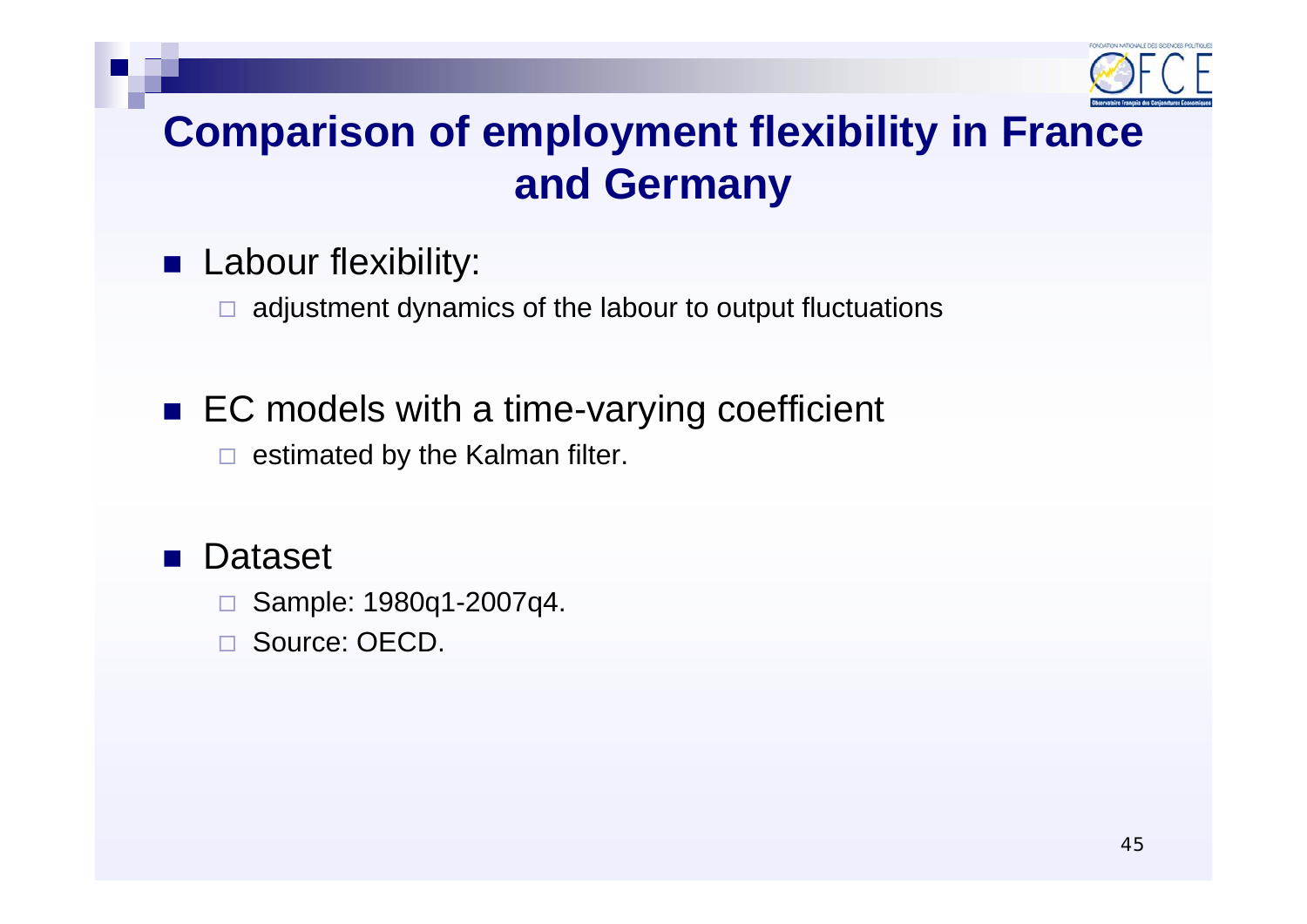

## **France: EC model of the labour**

**Long term equation of the labour productivity** 

■ Annual growth rate: 2.7% in the 1980's, 1.8% in the 1990's  $\log(Y/NH) = -4.33 + 0.68\% \cdot t - 0.23\% \cdot t' + U^{(425.4)}$  $= -4.33 + 0.68\% \cdot t - 0.23\% \cdot t' +$ 

■ Short term equation of the labour adjustment to the output fluctuations

$$
\Delta \log(NH) = -0.03\% + 0.84 \cdot \Delta \log(N_{-1}H_{-1}) + t\nu \cos f \cdot \Delta \log(Y_{-1}) + 0.03 \cdot U + V
$$
\n
$$
(1.7)
$$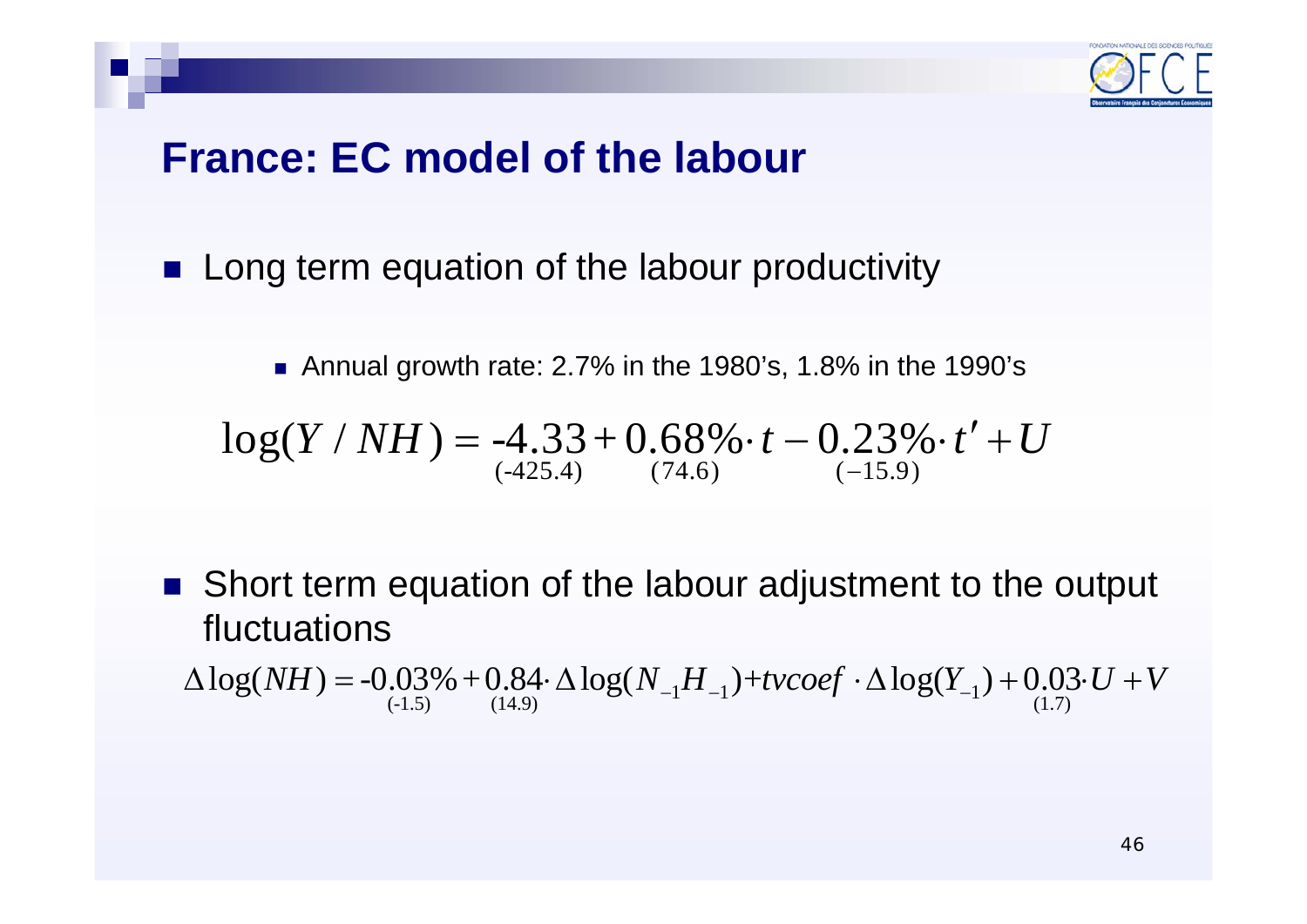

## **France: time-varying adjustment**

### Smoothed TVCOEF State Estimate

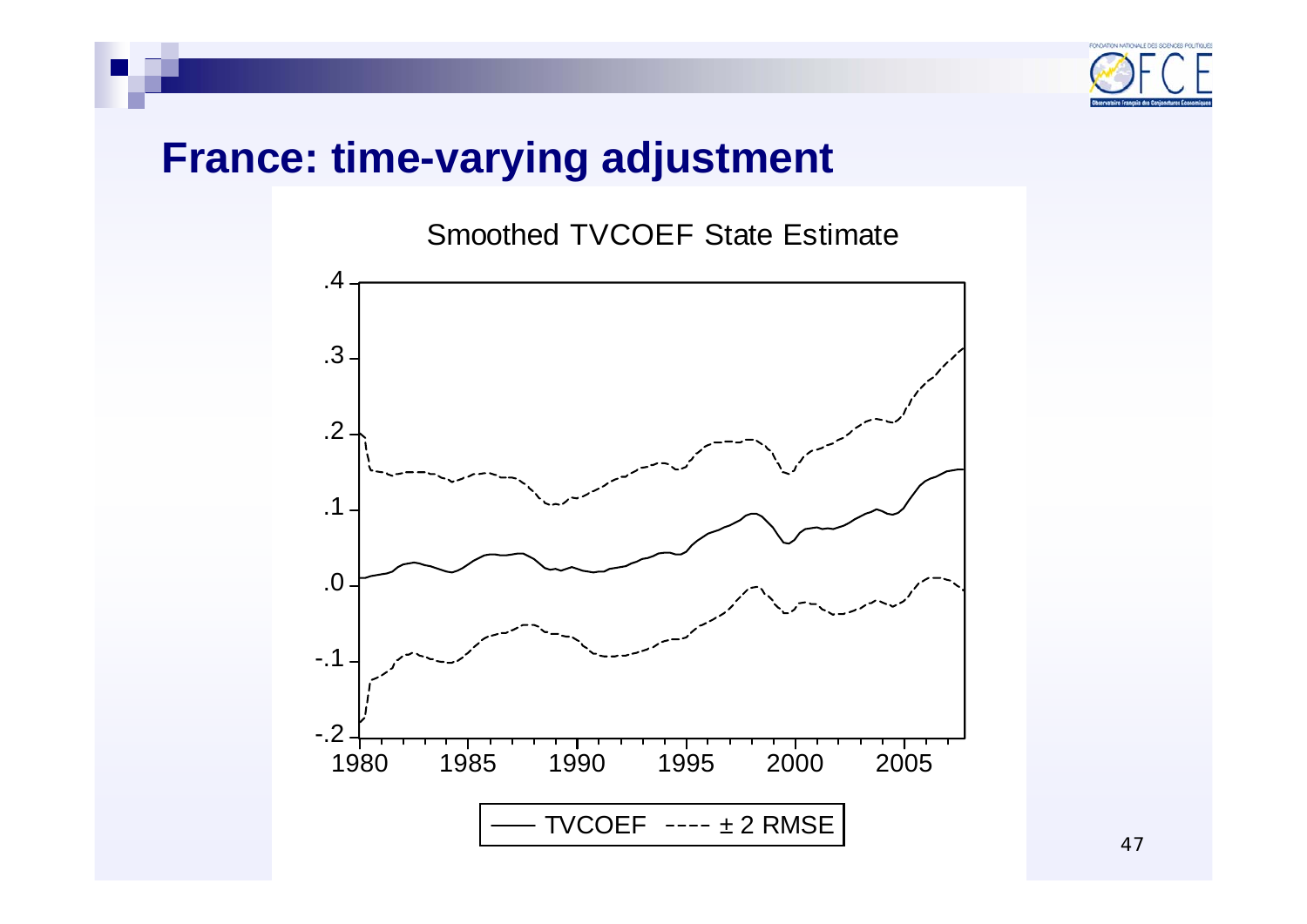

## **Germany: EC model of the labour**

 $\mathcal{L}_{\mathcal{A}}$ Long term equation of the labour productivity

■ Annual growth rate: 2.7% in the 1980's, 1.9% in the 1990's

$$
log(Y/NH) = -4.38 + 0.68\% \cdot t - 0.20\% \cdot t' + U
$$
  
<sub>(-316.6)</sub> (54.8) (-10.3)

 $\mathcal{L}_{\text{max}}$  Short term equation of the labour adjustment to the output fluctuations

$$
\Delta \log(NH) = -0.1\% + 0.52 \cdot \Delta \log(N_{-1}H_{-1}) + t \nu \cos f \cdot \Delta \log(Y_{-1}) + 0.01 \cdot U + V_{(1.5)}
$$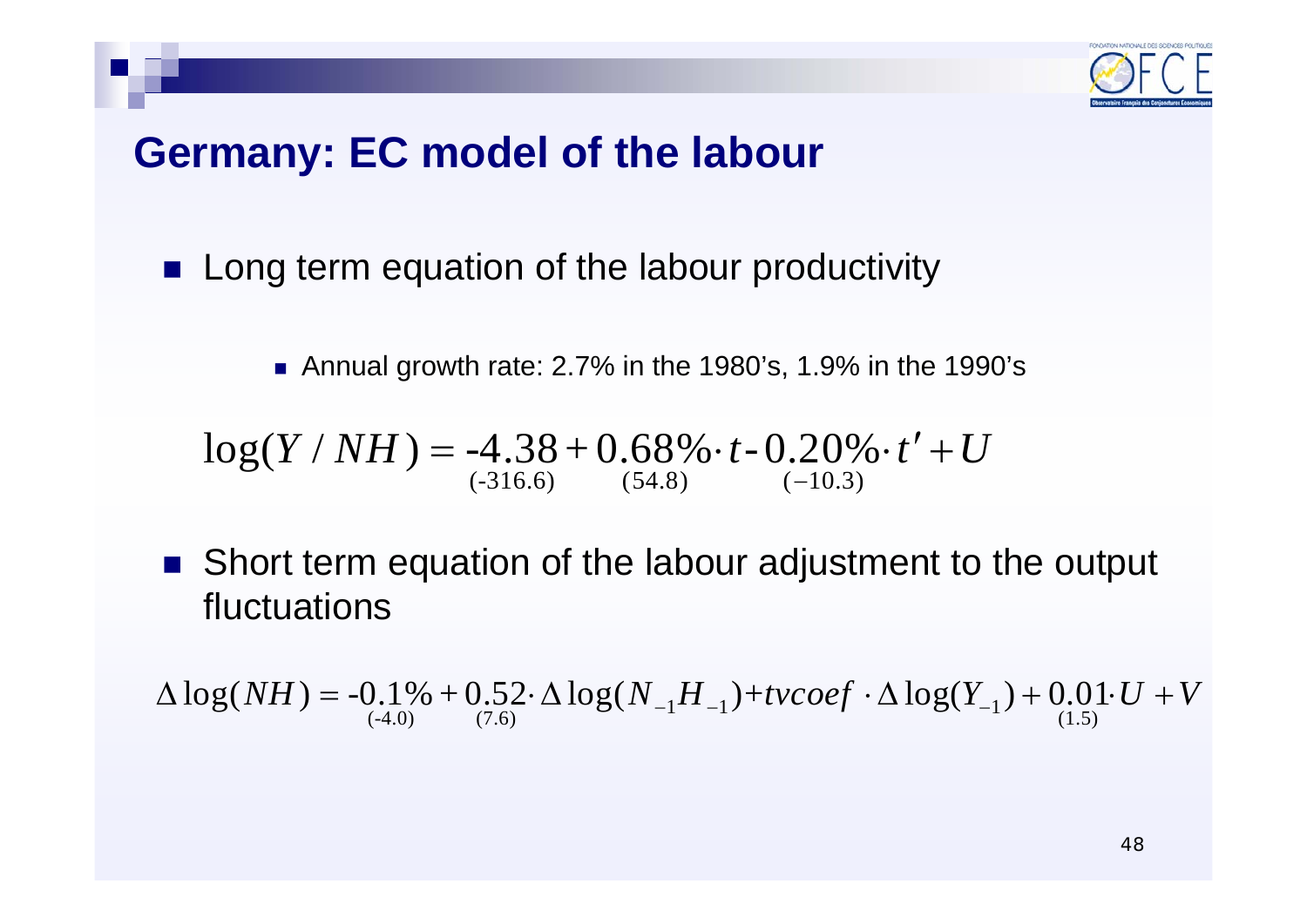

## **Germany: time-varying adjustment**

Smoothed TVCOEF State Estimate